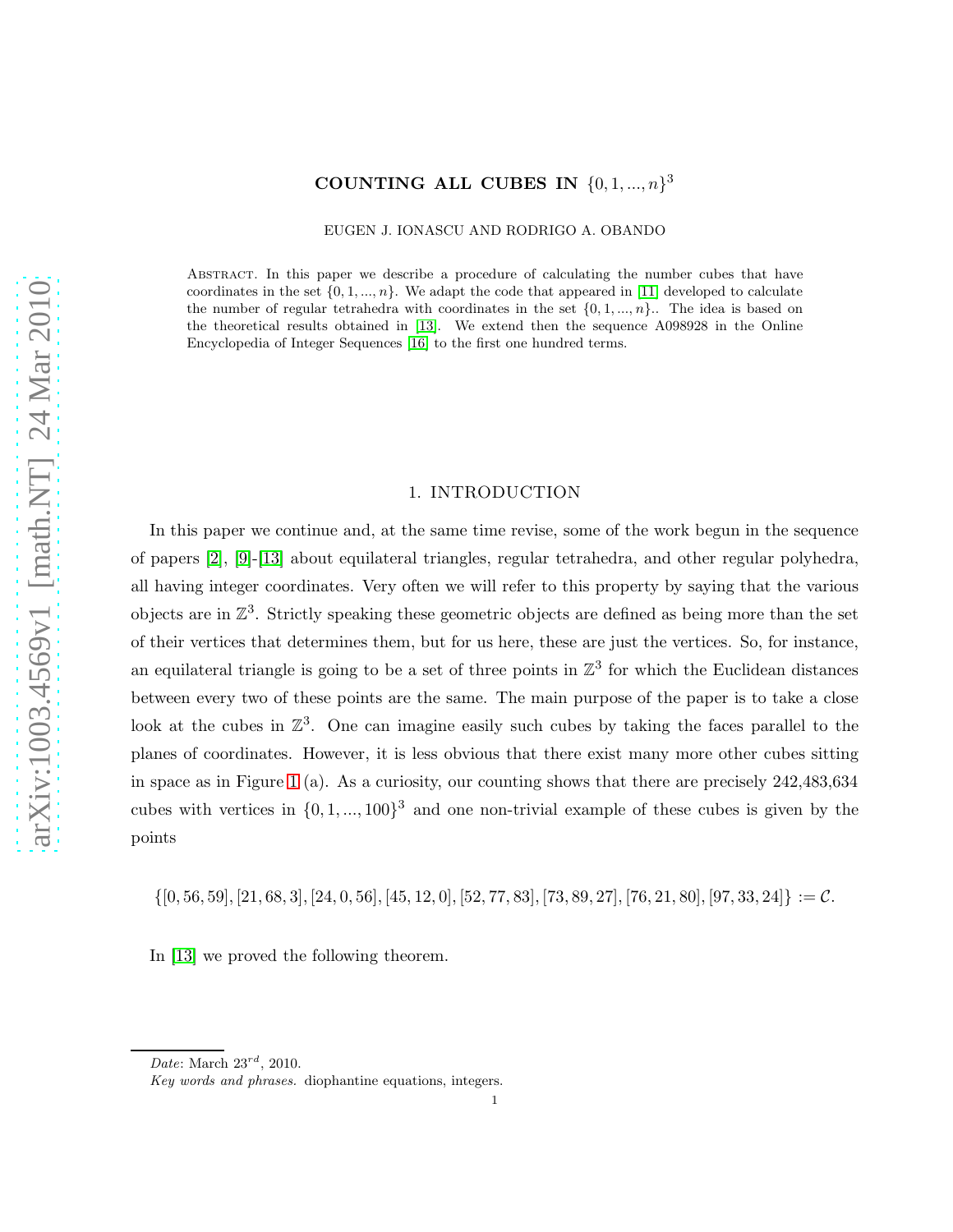



F igure 1(a): N on−trivial cube F igure 1(b): Regular tetrahedron inscribed: OABC

<span id="page-1-0"></span>**THEOREM 1.1.** Every regular tetrahedron in  $\mathbb{Z}^3$  can always be completed to a cube in  $\mathbb{Z}^3$  (See Figure [1](#page-13-0)  $(b)$ ).

This theorem implies that there is a one-to-two correspondence between the cubes and the regular tetrahedrons in  $\mathbb{Z}^3$ . In [\[11\]](#page-12-0) we have developed a Maple code to compute the number regular tetrahedrons in  $\{0, 1, 2, ..., n\}^3$ . We will basically use the same idea and introduce some updates based on important theoretical observations. The problem of finding the number of cubes in space with coordinates in  $\{0, 1, 2, ..., n\}$  has been studied also in [\[14\]](#page-12-5). We list here a few more terms in the sequence A098928.

|                                                                          |  | 1234456 |  |  |  |  |
|--------------------------------------------------------------------------|--|---------|--|--|--|--|
| A098928   1   9   36   100   229   473   910   1648   2795   4469   6818 |  |         |  |  |  |  |

| A098928    10032   14315   19907   27190   36502   48233   62803 |  |  |  |  |
|------------------------------------------------------------------|--|--|--|--|

It is clear that  $A098928 \le A103158$ . For  $n \ge 4$  we have actually a strict inequality,  $A098928 <$ A103158, and this is due to the fact that some of the tetrahedrons inside of the grid  $\{0, 1, ..., n\}^3$ extend beyond the grid's boundaries to the unique cube containing it. In Figure 2 we have included the two graphs of the sequences A098928 and A103158 up to  $n = 100$ .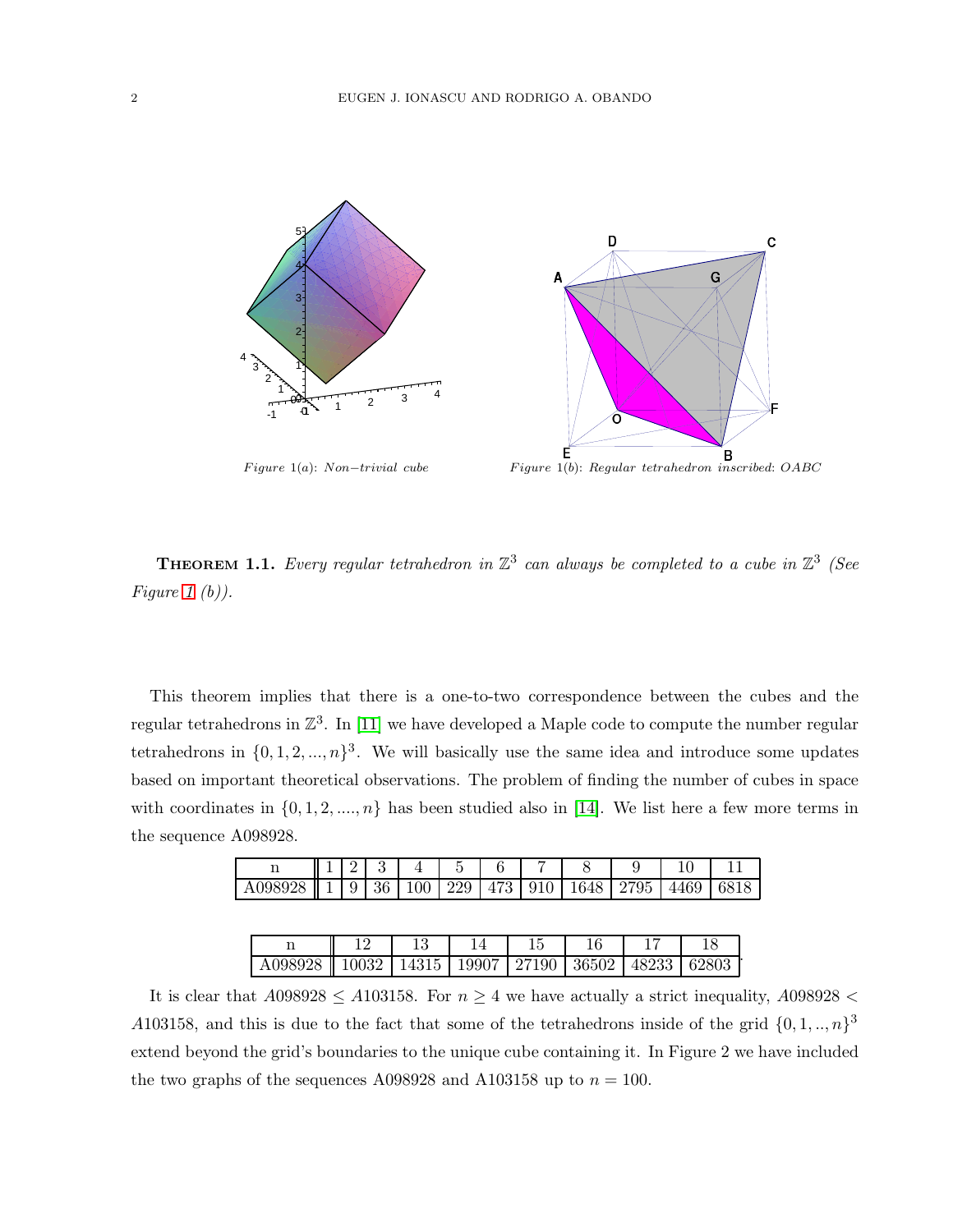

## 2. THEORETICAL BACKGROUND

Let us review some of the facts that we are using. Regular tetrahedra are going to be obtained from equilateral triangles. Equilateral triangle in  $\mathbb{Z}^3$  are obtained in the following way. Given an odd integer  $d$  there is a very precise number of solutions for the Diophantine equation (see [\[11\]](#page-12-0)),

<span id="page-2-0"></span>(1) 
$$
a^2 + b^2 + c^2 = 3d^2, \text{ with } 0 < a \le b \le c \text{ and } \gcd(a, b, c) = 1
$$

which is given by

(2) 
$$
\pi \epsilon(d) = \frac{\Lambda(d) + 24\Gamma_2(d)}{48},
$$

where

(3) 
$$
\Gamma_2(d) = \begin{cases} 0 & \text{if d is divisible by a prime factor of the form } 8s+5 \text{ or } 8s+7, \ s \ge 0, \\ 1 & \text{if d is 3} \\ 2^k & \begin{cases} \text{where k is the number of distinct prime factors of d} \\ \text{of d of the form } 8s+1, \text{ or } 8s+3 \ (s > 0), \end{cases} \end{cases}
$$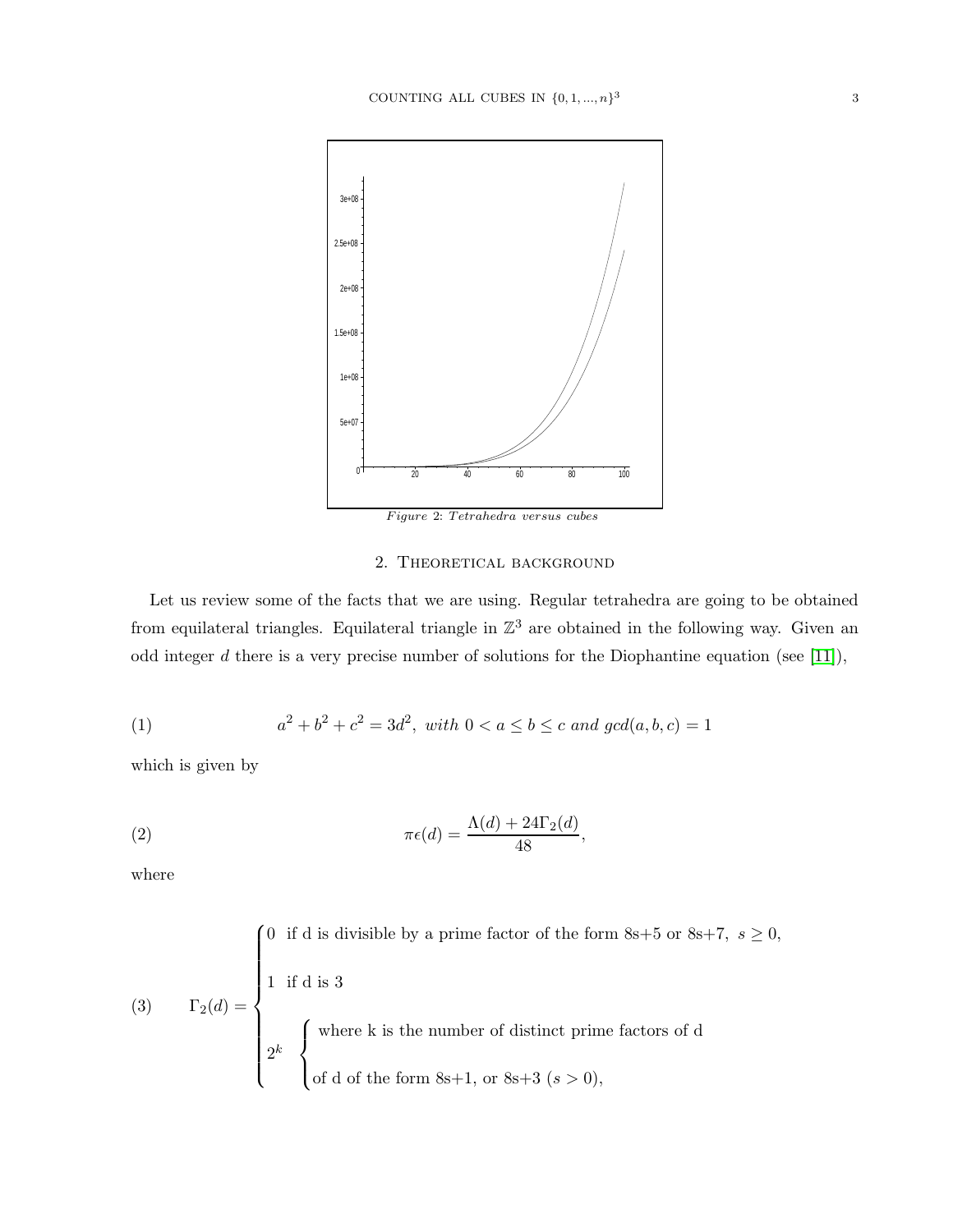(4) 
$$
\Lambda(d) := 8d \prod_{p|d,p \ prime} \left(1 - \frac{\left(\frac{-3}{p}\right)}{p}\right),
$$

and  $\left(\frac{-3}{p}\right)$  is the Legendre symbol. In particular, these precise countings show that the equation [\(1\)](#page-2-0) has solutions for every odd  $d \geq 1$ .

We remind the reader that, if  $p$  is an odd prime then

(5) 
$$
\left(\frac{-3}{p}\right) = \begin{cases} 0 & \text{if } p = 3 \\ 1 & \text{if } p \equiv 1 \text{ or } 7 \text{ (mod 12)} \\ -1 & \text{if } p \equiv 5 \text{ or } 11 \text{ (mod 12)} \end{cases}
$$

As an example, for  $d = 2011 = 251(8) + 3 = 167(12) + 7$ , which is a prime, will give  $\Lambda(d) = 16080$ and  $\Gamma_2(d) = 48$ , and so  $\pi \epsilon(2011) = \frac{16080+48}{48} = 336$ . There is only one solution, in this case, for which the three values of a, b, and c are not all distinct:  $a = 139$  and  $b = c = 2461$ .

.

For each solution of [\(1\)](#page-2-0) one can find a two integer parameter family of equilateral triangle in  $\mathbb{Z}^3$ , with vertices in a plane through any point of integer coordinates (so we can take simply the origin O) and normal  $\frac{(a,b,c)}{(d\sqrt{3})}$ . Such an equilateral triangle, say  $\triangle OPQ$ , can be given terms of two vectors  $\overrightarrow{\zeta}$  and  $\overrightarrow{\eta}$  described by the next formulae.

<span id="page-3-1"></span>(6) 
$$
\overrightarrow{OP} = m\overrightarrow{\zeta} - n\overrightarrow{\eta}
$$
,  $\overrightarrow{OQ} = n\overrightarrow{\zeta} - (n-m)\overrightarrow{\eta}$ , with  $\overrightarrow{\zeta} = (\zeta_1, \zeta_1, \zeta_2), \overrightarrow{\eta} = (\eta_1, \eta_2, \eta_3)$ ,

<span id="page-3-0"></span>(7) 
$$
\begin{cases} \zeta_1 = -\frac{rac + d}{q}, \\ \zeta_2 = \frac{das - bcr}{q}, \\ \zeta_3 = r, \end{cases}, \quad \gamma_1 = -\frac{db(s - 3r) + ac(r + s)}{2q}, \\ \eta_2 = \frac{da(s - 3r) - bc(r + s)}{2q}, \\ \eta_3 = \frac{r + s}{2}, \end{cases}
$$

where  $q = a^2 + b^2$  and  $(r, s)$  is a suitable solution of  $2q = s^2 + 3r^2$  that makes all the numbers in [\(7\)](#page-3-0) integers. The sides-lengths of  $\triangle OPQ$  are equal to  $d\sqrt{2(m^2 - mn + n^2)}$ .

One way to give a more precise construction of a good choice of  $(r, s)$  is this to compute the greatest common divisor,  $s + i\sqrt{3}r$ , of  $A - i\sqrt{3}B$  and 2q in the ring  $\mathbb{Z}[i\sqrt{3}]$ , where  $A = ac$  and  $B = bd$ .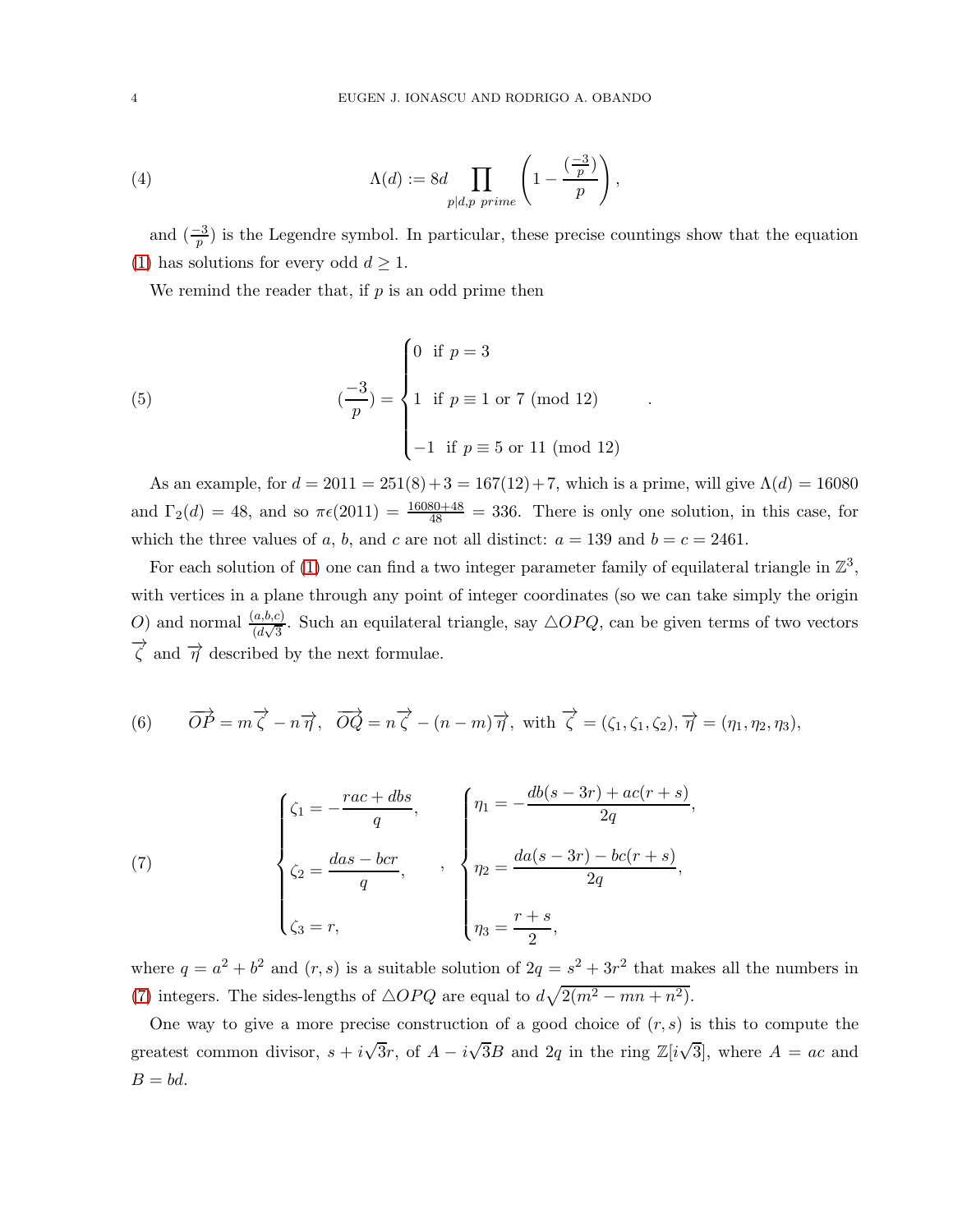Let us observe that  $A^2 + 3B^3 = (ac)^2 + 3(bd)^2 = (a^2 + b^2)(c^2 + b^2)$  which shows that 2q divides  $A^2 + 3B^2 = (A + i\sqrt{3}B)(A - i\sqrt{3}B)$ . Since  $2q = 4(4k + 1)$  for some integer k, we are thinking of 4 as  $(1 + i\sqrt{3})(1 - i\sqrt{3})$ , so the prime factors of 2q here are given by  $1 + i\sqrt{3}$ ,  $1 - i\sqrt{3}$  and all the others that appear which are either primes of the form  $6k - 1$  or of the form  $6k + 1$ . The factors of the form  $6k-1$  must appear to even power and those of the form  $6k+1$  can be decomposed into prime factors  $u + i\sqrt{3}v$  and  $u - i\sqrt{3}v$  (by Euler's Theorem). Each of these factors can be found either in  $A + i\sqrt{3}B$  or  $A - i\sqrt{3}B$ . The product of these factors give  $s + i\sqrt{3}$ . By construction  $A-i\sqrt{3}B=(s+i\sqrt{3}r)(u+i\sqrt{3}v)$  and  $2q=(s+i\sqrt{3}r)(s-i\sqrt{3}r)$  because of properties of conjugation of complex numbers. This implies that  $(A - i\sqrt{3}B)(s - i\sqrt{3}r) = 2q((u + i\sqrt{3}v)$ .

Hence we get the relations

$$
2q = s^2 + 3r^2
$$
,  $As - 3Br = 2qu$  and  $Ar + Bs = -2qv$ .

These two relations show that  $\zeta_1$  and  $\eta_1$  in [\(7\)](#page-3-0) are integers. Lagrange's identity shows that

$$
\zeta_1^2 + \zeta_2^2 = \frac{(a^2 + b^2)((rc)^2 + (ds)^2)}{q^2} = \frac{(rc)^2 + (ds)^2}{a^2 + b^2},
$$

which in turn gives

$$
\zeta_1^2 + \zeta_2^2 + \zeta_3^2 = \frac{r^2(a^2 + b^2) + r^2c^2 + d^2s^2}{a^2 + b^2} = \frac{d^2(s^2 + 3r^2)}{q} = 2d^2.
$$

This implies in particular that  $\zeta_2$  must be an integer and that  $|\overrightarrow{\zeta}| = d\sqrt{2}$ .

It is clear that r and s must be either both odd or both even. This implies that  $\eta_3$  is an integer. Using again Lagrange's identity we get

$$
\eta_1^2 + \eta_2^2 = \frac{(a^2 + b^2)[c^2(r+s)^2 + d^2(s-3r)^2]}{4q^2} = \frac{c^2(r+s)^2 + d^2(s-3r)^2}{4(a^2 + b^2)},
$$

which implies

$$
\eta_1^2 + \eta_2^2 + \eta_2^2 = \frac{(r+s)^2(a^2 + b^2 + c^2) + d^2(s - 3r)^2}{4(a^2 + b^2)} = \frac{d^2[3(r+s)^2 + (s - 3r)^2]}{4q} = 2d^2.
$$

As before, this proves that  $\eta_2$  is an integer and  $|\overrightarrow{\eta}| = d\sqrt{2}$ . In order to find the dot product of  $\overrightarrow{\zeta}$ ,  $\overrightarrow{\eta}$  we observe that

$$
\zeta_1 \eta_1 + \zeta_2 \eta_2 = \frac{(a^2 + b^2)[c^2(r^2 + rs) + d^2(s^2 - 3rs)]}{2q^2}
$$

which implies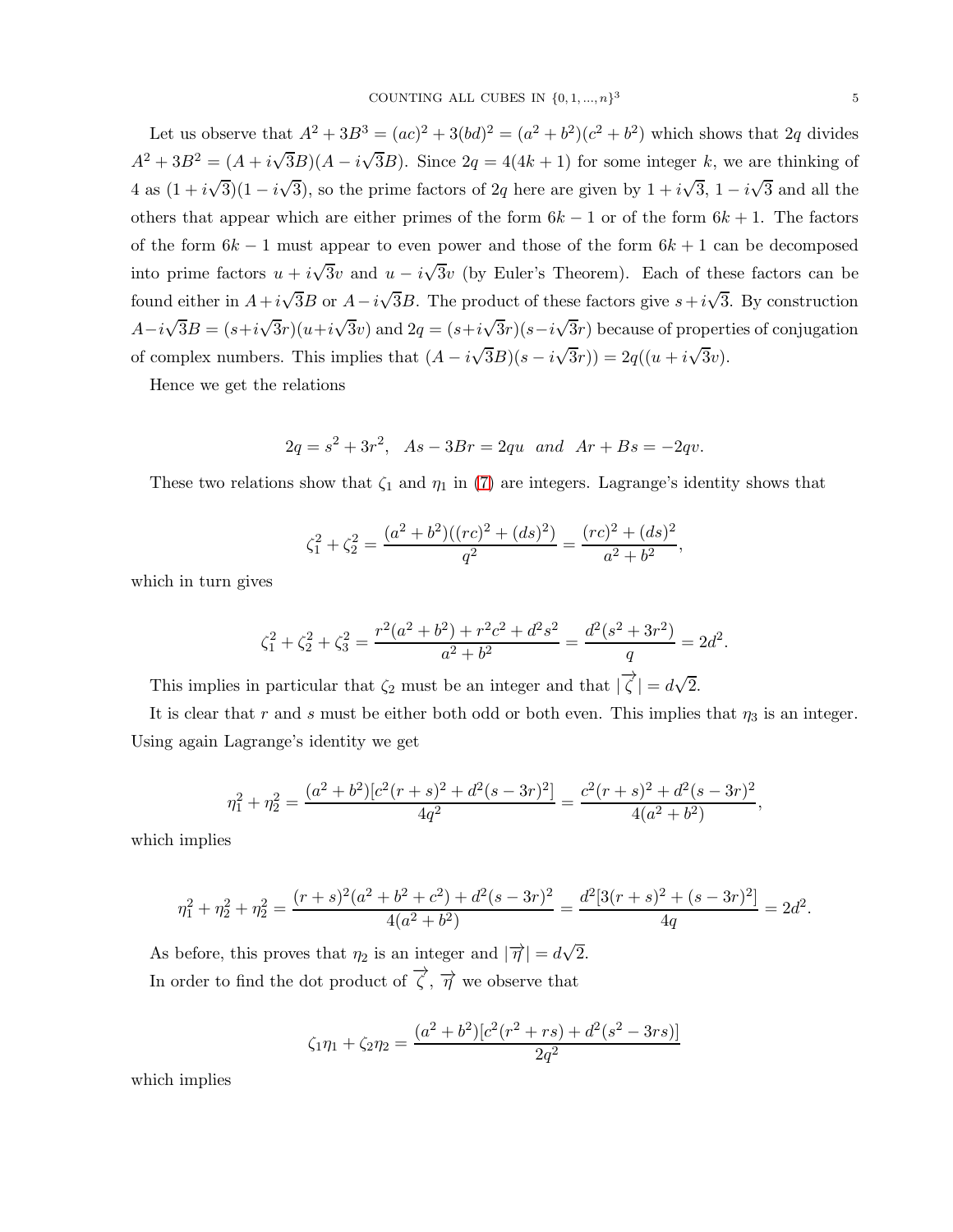$$
\overrightarrow{\zeta} \cdot \overrightarrow{\eta} = \frac{c^2(r^2 + rs) + d^2(s^2 - 3rs)}{2q} + \frac{r^2 + rs}{2} = \frac{d^2(3r^2 + 3rs + s^2 - 3rs)}{2q} = d^2.
$$

Hence the angle between the vectors  $\overrightarrow{\zeta}$ ,  $\overrightarrow{\eta}$  is arccos $\left(\frac{\overrightarrow{\zeta} \cdot \overrightarrow{\eta}}{\overrightarrow{\zeta} \cdot \eta}\right)$  $\frac{\zeta \cdot \eta}{|\zeta| |\overrightarrow{\eta}|}$  = 60°. Using these relations, we can easily calculate

$$
|\overrightarrow{OP}|^2 = m^2|\overrightarrow{\zeta}|^2 - 2\overrightarrow{\zeta} \cdot \overrightarrow{\eta}mn + n^2|\overrightarrow{\eta}|^2 = 2d^2(m^2 - mn + n^2), \text{ and}
$$

$$
|\overrightarrow{OQ}|^2 = n^2 |\overrightarrow{\zeta}|^2 - 2\overrightarrow{\zeta} \cdot \overrightarrow{\eta} n(n-m) + (n-m)^2 |\overrightarrow{\eta}|^2 = 2d^2 [n^2 - n(n-m) + (n-m)^2] = 2d^2(m^2 - mn + n^2).
$$

The dot product of  $\overrightarrow{OP}$  and  $\overrightarrow{OQ}$  is then equal to

$$
\overrightarrow{OP} \cdot \overrightarrow{OQ} = mn|\overrightarrow{\zeta}|^2 - [m(n-m) + n^2]\overrightarrow{\zeta} \cdot \overrightarrow{\eta} + n(n-m)|\overrightarrow{\eta}|^2 =
$$

$$
d^{2}(2mn - mn + m^{2} - n^{2} + 2n^{2} - 2mn) = d^{2}(m^{2} - mn + n^{2}).
$$

These relations show that the triangle  $\triangle OPQ$  is indeed equilateral and its side lengths are equal to  $d\sqrt{m^2 - mn + n^2}$ . One can easily check that

$$
a\zeta_1 + b\zeta_2 + c\zeta_3 = a\zeta_1 + b\eta_2 + c\eta_3 = 0,
$$

which implies that  $\triangle OPQ$  is indeed contained in the plane of normal  $\vec{n} = \frac{(a,b,c)}{d\sqrt{3}}$  $rac{a, b, c)}{d\sqrt{3}}$ .

One good question here is, whether or not there are other equilateral triangles with integer coordinates contained in the same plane.

We have proved this in [\[2\]](#page-12-3). However, for completion we will include a new relatively simpler argument and with a more geometric flavor. If there exists one such triangle, say  $\triangle OAB$ , we may assume one of its vertices is at the origin (by implementing a translation with integer coordinates). Because the vectors  $\overrightarrow{\zeta}$  and  $\overrightarrow{\eta}$  form a basis for the space of vectors perpendicular to  $\overrightarrow{n}$ , the equation  $\overrightarrow{OA} = m\overrightarrow{\zeta} - n\overrightarrow{\eta}$  can be solved uniquely for real numbers m and n. Let us consider then the vectors

$$
\overrightarrow{OB'} = n\overrightarrow{\zeta} - (n-m)\overrightarrow{\eta}, \overrightarrow{OB''} = (m-n)\overrightarrow{\zeta} - m\overrightarrow{\eta}.
$$

With the same computations as before this will give two equilateral triangles in the same plane, namely  $\triangle OAB'$  and  $\triangle OAB''$ . Because there are only two equilateral triangles sharing the side OA in the given plane, we must have either  $B' = B$  or  $B'' = B$ . Without loss of generality, let us assume that  $B' = B$ . From the formulae in [\(7\)](#page-3-0) we get that

$$
mr - \frac{r+s}{2}n = u \in \mathbb{Z}, \quad and \quad nr - \frac{r+s}{2}(n-m) = \frac{r+s}{2}m + \frac{r-s}{2}n = v \in \mathbb{Z}.
$$

If we look at these two equations a system of equations in  $m$  and  $n$ , we get by Cramer's formula, a unique solution which are going to be (rational numbers) fractions with integer numerator as the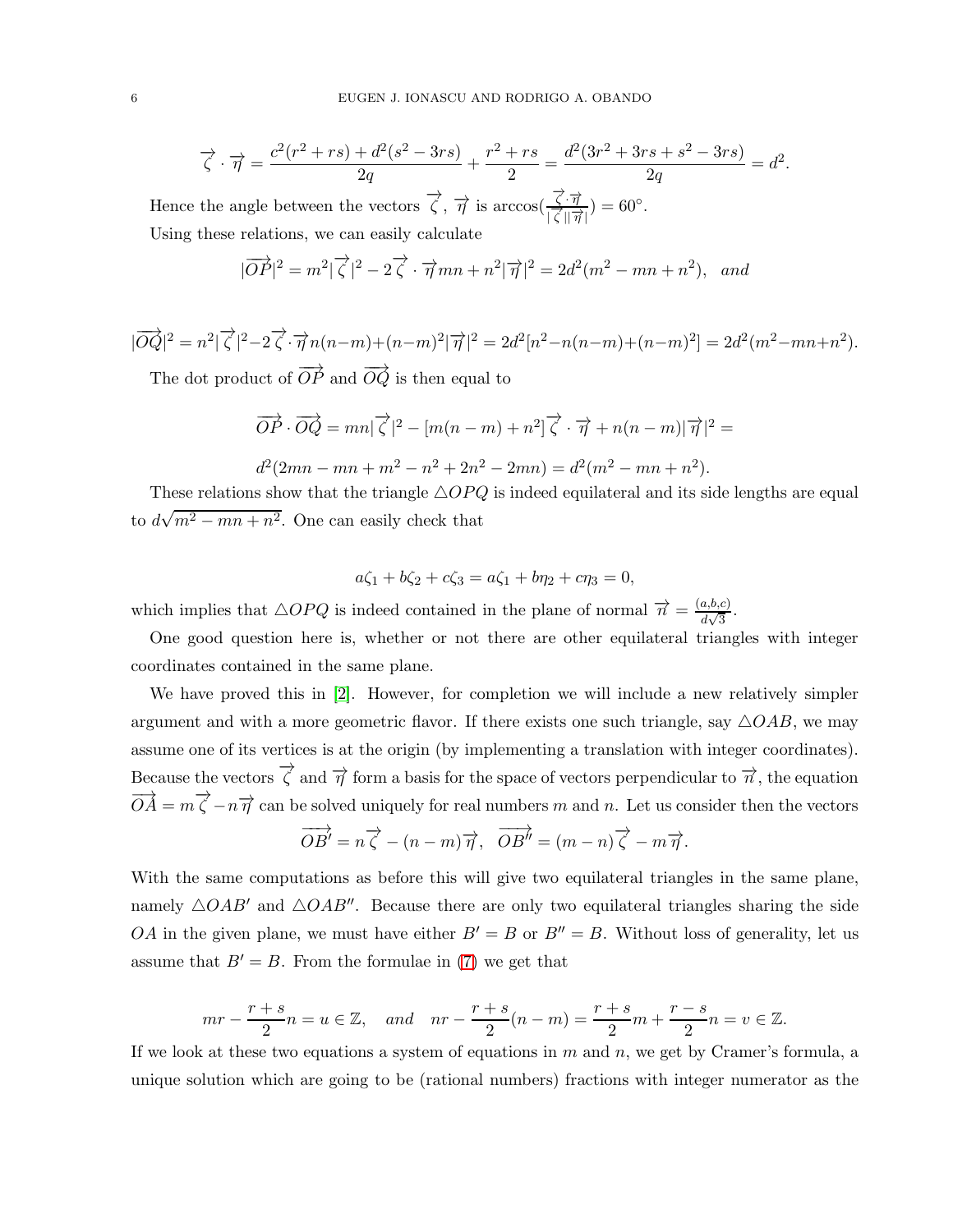denominators equal to

$$
r\frac{r-s}{2} + \frac{r+s}{2}\frac{r+s}{2} = \frac{s^2+3r^2}{4} = \frac{q}{2} = \frac{a^2+b^2}{2} \ge 1.
$$

The same calculations as before show that the side length of  $\triangle OAB$  is given by  $\ell = d\sqrt{2(m^2 - mn + n^2)}$ . We can do this whole construction for b and c, or for a and c, instead of a and b. We get that

<span id="page-6-0"></span>(8) 
$$
\ell^2 = 2d^2(m^2 - mn + n^2) = 2d^2(m_1^2 - m_1n_1 + n_1^2) = 2d^2(m_2^2 - m_2n_2 + n_2^2)
$$

with  $m_1$ ,  $n_1$ ,  $m_2$ ,  $n_2$  rational numbers with  $\frac{b^2+c^2}{2}$  $\frac{+c^2}{2}$  and  $\frac{a^2+c^2}{2}$  $\frac{+c^2}{2}$  at the denominators, respectively. But the  $gcd(\frac{a^2+b^2}{2})$  $\frac{+b^2}{2}, \frac{b^2+c^2}{2}$  $\frac{1+c^2}{2}, \frac{a^2+c^2}{2}$  $\frac{+c^2}{2}$  cannot be greater than one since  $gcd(a, b, c) = 1$ . Hence, in [\(8\)](#page-6-0) we cannot have the number  $m^2 - mn + n^2 = m_1^2 - m_1 n_1 + n_1^2 = m_2^2 - m_2 n_2 + n_2^2$  be a fraction in the reduced form with a denominator greater then one since any prime dividing it will divide  $gcd(\frac{a^2+b^2}{2})$  $\frac{+b^2}{2}, \frac{b^2+c^2}{2}$  $\frac{1+c^2}{2}, \frac{a^2+c^2}{2}$  $\frac{+c^2}{2}$ ) = 1. So, we proved that the triangle  $\triangle OAB$  (or any other triangle with integer coordinates in the plane containing the origin of normal  $\overrightarrow{n}$ ) has sides at least  $d\sqrt{2}$ .

Now, if m and n are not integers, then A and B fall strictly inside of the tessellation with equilateral triangles generated by the two vectors  $\overrightarrow{\zeta}$  and  $\overrightarrow{\eta}$  (see Figure 3). Because the tessellation is invariant to  $60^{\circ}$  the position of B inside one of the equilateral triangles is perfectly the same as the position of A inside of its equilateral triangle. This creates two vectors of the length and one is the rotation of the other by 60◦ . Using translations with integer coordinates the two vectors show the existence of a triangle with one vertex the origin,  $\triangle OCD$ , which is equilateral having integer coordinates and side lengths strictly less than  $d\sqrt{2}$ . This contradiction shows that A and B must be vertices of the tessellation generated by  $\overrightarrow{\zeta}$  and  $\overrightarrow{\eta}$ , and so the parametrization [\(7\)](#page-3-0) is unique.



We have given then another proof of Theorem 1 in [\[10\]](#page-12-6).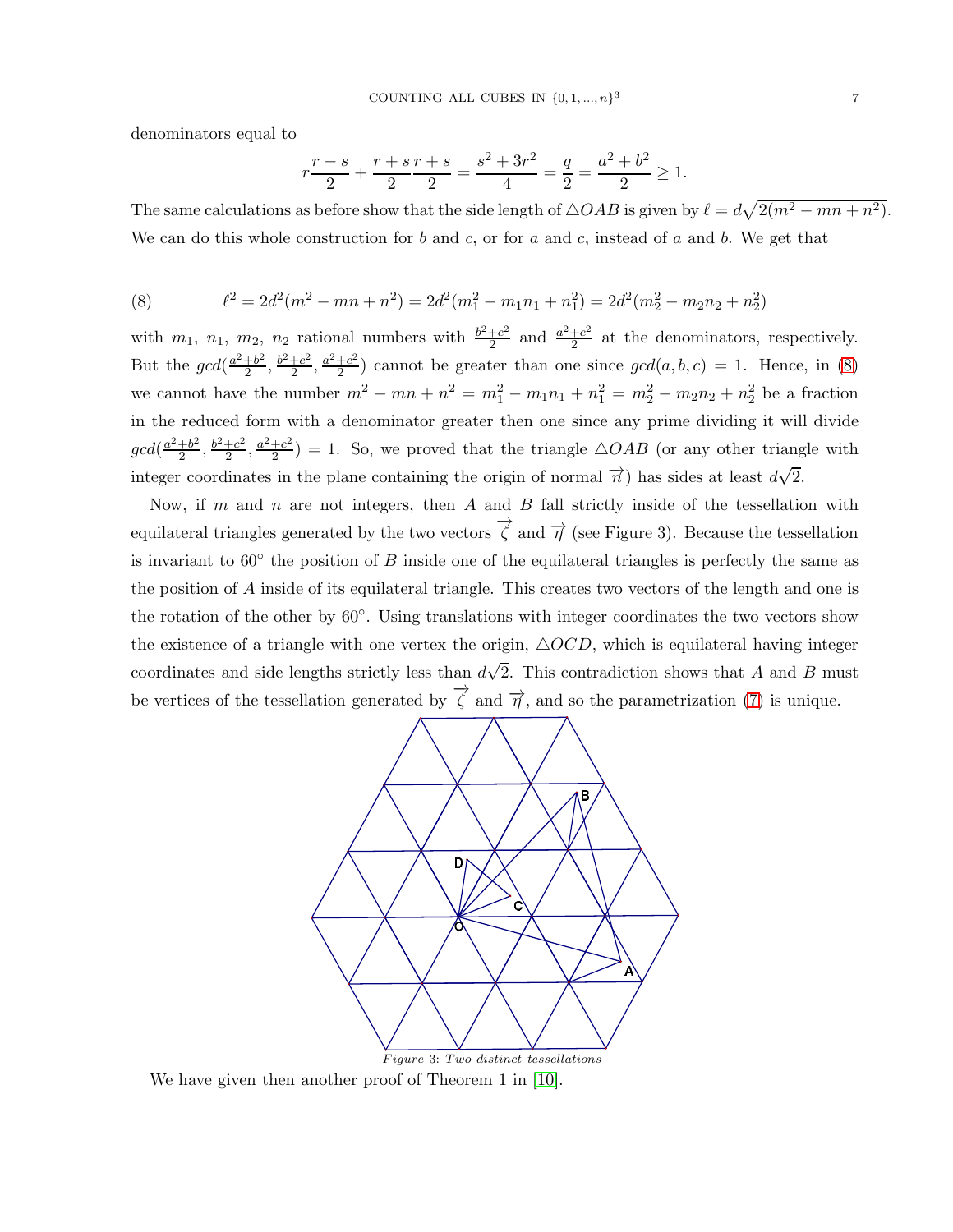We are including here an example that is illustrating this parametrization. For  $d = 2011$  we have seen a solution of [\(1\)](#page-2-0):  $a = 139$  and  $b = c = 2461$ . If we do the parametrization with  $q = a^2 + b^2 =$  $(2)(3037921)$  (3037921 is prime). Since  $A = ac = (23)(107)(139)$  and  $B = (23)(107)(2011)$ , we get

$$
A - iB = (23)(107)(1 - \sqrt{3}i)(1543 - 468\sqrt{3}i)
$$

and

$$
2q = (1 - \sqrt{3}i)(1543 - 468\sqrt{3}i)(1 + \sqrt{3}i)(1543 + 468\sqrt{3}i)
$$

which gives  $s + r\sqrt{3}i = (1 - \sqrt{3}i)(1543 - 468\sqrt{3}i) = 139 - 2011\sqrt{3}i$ This gives

<span id="page-7-0"></span>
$$
\begin{cases} \zeta_1 = 0 \\ \zeta_2 = 2011 \\ \zeta_3 = -2011 \end{cases} and \begin{cases} \eta_1 = -2461 \\ \zeta_2 = 1075 \\ \zeta_3 = -936. \end{cases}
$$

One can check that, in fact, in the case  $b = c$  we may always take

(9) 
$$
\begin{cases} \zeta_1 = 0 \\ \zeta_2 = d \\ \zeta_3 = -d \end{cases} \text{ and } \begin{cases} \eta_1 = -b \\ \eta_2 = \frac{a+d}{2} \\ \eta_3 = \frac{a-d}{2}. \end{cases}
$$

Let us summarize all these facts that we have shown so far.

**THEOREM 2.1.** For every solution of the Diophantine equation  $a^2 + b^2 + c^2 = 3d^2$  there exists essentially only one parametrization for the equilateral triangles with vertices in the plane of equation  $ax + by + cz = 0$ . Every equilateral triangle in  $\mathbb{Z}^3$  is given by such a parametrization. Moreover, up to a translation, the vertices of such a triangle are given by  $(6)$  and  $(7)$ , where r and s can be computed by finding the greatest common divisor,  $s + i\sqrt{3}r$ , of  $A - i\sqrt{3}B$  and  $2q$  in the ring  $\mathbb{Z}[i\sqrt{3}]$ , where  $A = ac$  and  $B = bd$ . In the case  $b = c$ , the formulae [\(7\)](#page-3-0) simplify to [\(9\)](#page-7-0).

In [\[12\]](#page-12-7), we have shown that the only equilateral triangles, in  $\mathbb{Z}^3$ , which can be completed to a regular tetrahedron in  $\mathbb{Z}^3$ , are the ones (given as in [\(6\)](#page-3-1) and [\(7\)](#page-3-0)) for which  $m^2 - mn + n^2 = k^2$  for some  $k \in \mathbb{Z}$ . More precisely, if k is divisible by 3 then one can accomplish this on either side of the plane containing the triangle and if  $k$  is not divisible by 3 then this can be done on only one side. By the way, this is saying in particular that, there are a lot more equilateral triangles than regular tetrahedrons in  $\mathbb{Z}^3$ .

The coordinates for the fourth vertex, assuming the equilateral triangle's vertices are as in [\(6\)](#page-3-1) and [\(7\)](#page-3-0), are given by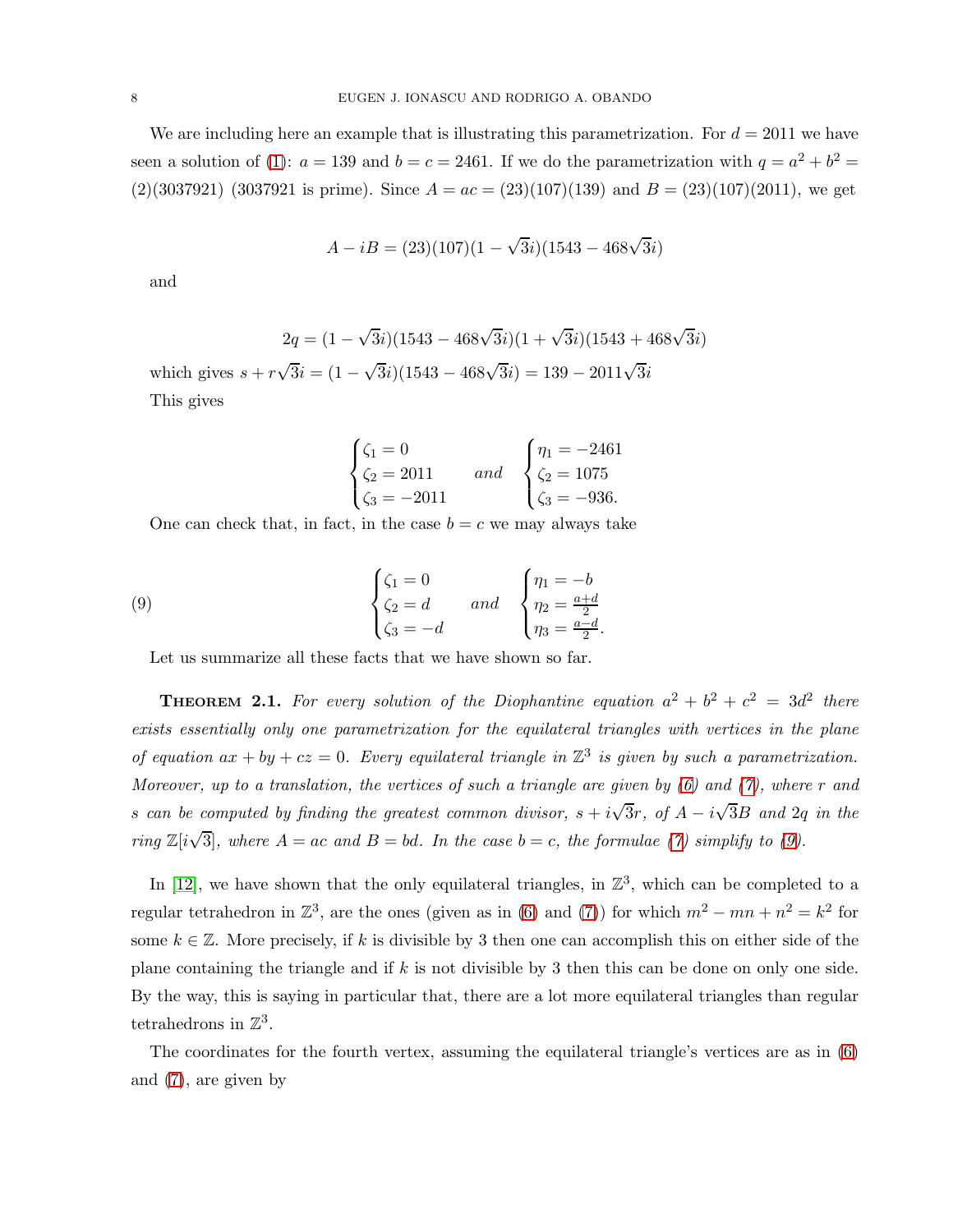<span id="page-8-0"></span>(10) 
$$
\left(\begin{array}{cc} (2\zeta_1 - \eta_1)m & (2\zeta_2 - \eta_2)m & (2\zeta_3 - \eta_3)m \\ -(\zeta_1 + \eta_1)n & -(\zeta_2 + \eta_2)n & -(\zeta_3 + \eta_3)n \\ \frac{\pm 2ak}{3} & \frac{\pm 2bk}{3} & \frac{\pm 2ck}{3} \end{array}\right)
$$

As we already mentioned in Theorem [1.1,](#page-1-0) as long as the coordinates in [\(10\)](#page-8-0) are integers then the tetrahedron can be completed to a cube in  $\mathbb{Z}^3$ . We are using this formula mostly for  $k = 1$  (let us choose  $m = 1$  and  $n = 0$ ) although there is a need for the general case for big values of d because, as pointed out in [\[11\]](#page-12-0), there are irreducible regular tetrahedra which cannot be constructed from a face as above, by simply taking  $k = 1$ . However for small  $\ell$  ( $\ell < 5187 = 3(7)(13)(19)$ ) one can find a face of a given regular tetrahedron of sides equal to  $\ell\sqrt{2}$  which has the corresponding k as in [\(10\)](#page-8-0) equal to 1.



Figure 4: Eight tetrahedra and essentially one cube

If one takes all the possible values for m and n such that  $m^2 - mn + n^2 = 1$  there are six regular tetrahedra generated this way, from a plane (colored blue in Figure 4), three on one side and the other three on the other side, but if one looks at the Figure 4, he/she might observe that in fact there are eight regular tetrahedra all generating essentially the same cube (up to translations of integer coordinates). As result, our code is going to reflect this property and we will only use one of the choices for the values for  $m$  and  $n$ . Summarizing, there are in general four planes containing the center of a given cube in  $\mathbb{Z}^3$ , corresponding to normals given by the directions of the four big diagonals in the cube which may generate the the cube as before, some may have a value of  $k > 1$ . For this reason, one needs to check for repetitions when writing the code. For this purpose, our

.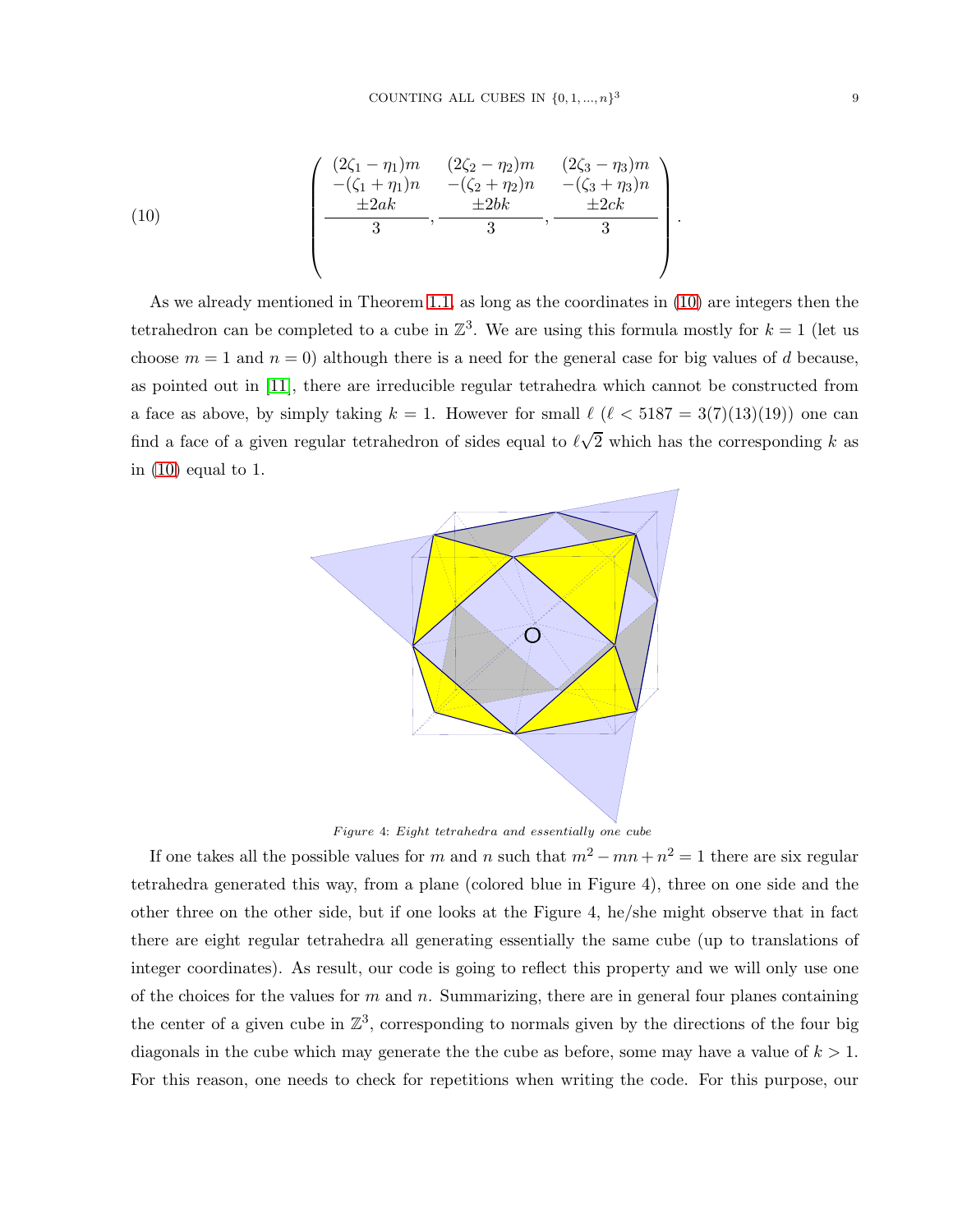approach is to generate an exhaustive list,  $\mathcal{L}$ , of cubes in  $\mathbb{N}_0^3$  ( $\mathbb{N}_0 = \mathbb{N} \cup \{0\}$ ) which are irreducible (cannot be integer dilated to a smaller cube in  $\mathbb{Z}^3$ ). One other property of each cube in  $\mathcal L$  is that it cannot be translated in the negative direction along any of the axes of coordinates and remain in  $\mathbb{N}_0^3$ . However, the cubes in  $\mathcal L$  are not uniquely defined this way, because of the possible symmetries involved here. These symmetries are, in general, 48 in number and form a group which can be identified with the symmetry group of a regular octahedron (see [\[13\]](#page-12-1)).

## 3. The minimal List and other considerations



Figure 5: First cubes in  $\mathcal L$ 

A dozen cubes (listed in non-decreasing order of their side-lengths) in the list  $\mathcal L$  that we found using our code, are included in the table below. The first column represents the side-lengths, the second column gives the dimension of the smallest cube  $C_m := [0, m]^3$  containing the one in column three.

Table 1

|                 | m              | . cube<br>А                                                                                                                                                                                                    | k-values | invariants                  |
|-----------------|----------------|----------------------------------------------------------------------------------------------------------------------------------------------------------------------------------------------------------------|----------|-----------------------------|
|                 |                | ſΟ.<br>$\vert$ 0<br>$ 0, \>$                                                                                                                                                                                   |          | 1, 1, 0, 0                  |
| 3               | Ð              | [0,<br>3<br>3<br>ΙЗ.<br>2 <sup>1</sup><br>[3.<br>3,<br>2, 3<br>$\overline{\mathbf{2}}$<br>[2,<br>2.<br>[2,<br>5 <sub>1</sub><br>4<br>-5.<br>14,<br>4,                                                          | 1.3      | Ι4.<br>4, 0, 0              |
| Ð.              |                | 7, 5, 3<br>Β.<br>В.<br> 0, 0,<br> 0 <br>$\overline{4}$<br>4<br>$\circ$<br>14,<br>Ι4,                                                                                                                           |          | 18,<br>12.<br>4,            |
|                 | 11             | [0, 6, 8]<br>[5, 3,<br>[6, 8,<br>[11, 5,<br>$2$ ,<br>[3, 0,<br>6.<br>[9, 2,<br>-3<br> 2,<br>9.<br> 0 <br>11,<br> 8,<br>9,<br>5.<br>11,                                                                         |          | [8, 8, 0, 0]                |
| 9               | 15             | [0, 5,<br>[15, 8, 8]<br>13.<br>8,<br>12,<br> 12 <br>13.<br>'11.<br>9,<br>$ 0 $ ,<br>91.<br>-51<br>14,<br>14,                                                                                                   | 1.3      | [24, 108, 48,<br>16         |
|                 | 19             | [8,<br>[2,<br><sup>[6.]</sup><br>$17, 6$ ,<br>8.<br>$[9, 9, 19]$ , $[$<br>$13$ , [<br>[15, 15,<br>$12$ , [17, 6, 6]<br>$13$ .<br>2,<br>$ 0 $ ,<br>[11, 0,                                                      |          | 108, 48, 16<br>[24,         |
| 13              | 19             | [19,7<br>12,<br>[3, 16,<br>-31<br>$12$ ,<br>19.<br>$15$ .<br>17.<br>12.<br>15,<br>[15,<br>[16,<br><b>19</b><br><b>16</b><br>4<br>14.<br>4,<br>-3.                                                              | 1, 13    | [8, 8, 0,<br>$\overline{0}$ |
| 13              | 1 <sub>7</sub> | $[12, 13, 17]$ ,<br>[5, 13,<br>[17, 0,<br>$\overline{17}$<br>13, 5<br>13.<br> 12 <br>[5, 0,<br>12.<br>$ 0 $ ,<br>5.                                                                                            |          | [12, 30, 8, 0]              |
| 15              | 25             | [12, 14, 25], [13,<br>21.<br>$\sqrt{23}$<br>15 <sup>1</sup><br>$20$ , [11, 7, 0].<br>5 <sup>1</sup><br>[21, 2,<br>16,<br>[2,<br>[10, 0,<br>10 <sup>1</sup><br>19<br><b>10</b><br>15 <sub>1</sub><br>-5.<br>10, | 1, 3     | [48, 360, 176, 64]          |
| $\overline{1}7$ | 29             | 12.<br>29.<br>17.<br>[13,<br>$\sqrt{24}$<br>[25, 9,<br>20<br>10.<br>- 8.<br>12.<br>12,<br> 0 <br>12<br>13.<br>17,<br>29,<br>21,<br>8<br>20.<br>21                                                              |          | [24, 60, 16, 0]             |
| 17              | 23             | 23<br><sup>23</sup> .<br>$\sqrt{23}$<br>Ι8.<br>15.<br>[15, 17]<br>[23.<br>8<br>Ι8.<br> 0,<br>151<br>[0, 8]<br>$ 0 $ .<br>151<br>$01$ .                                                                         |          | 42, 12,<br>12.              |
| 19              | 31             | $16$ ,<br>$15$ , $[25, 25,$<br>[6, 6,<br>$25$ .<br>31,<br>[15, 10, 0],<br>[16, 21, 31],<br>[21, 0,<br>$\left[31\right]$<br>$16, 10$ .<br>6.<br>15.<br>[10,<br>21<br>10.                                        | 1.19     | Ι8.<br>8, 0, 0              |

In the column four we list the values of  $k$  which can be used in the construction described in Section 2 to generate the cube in column three. The list of invariants are as follows. First, is the number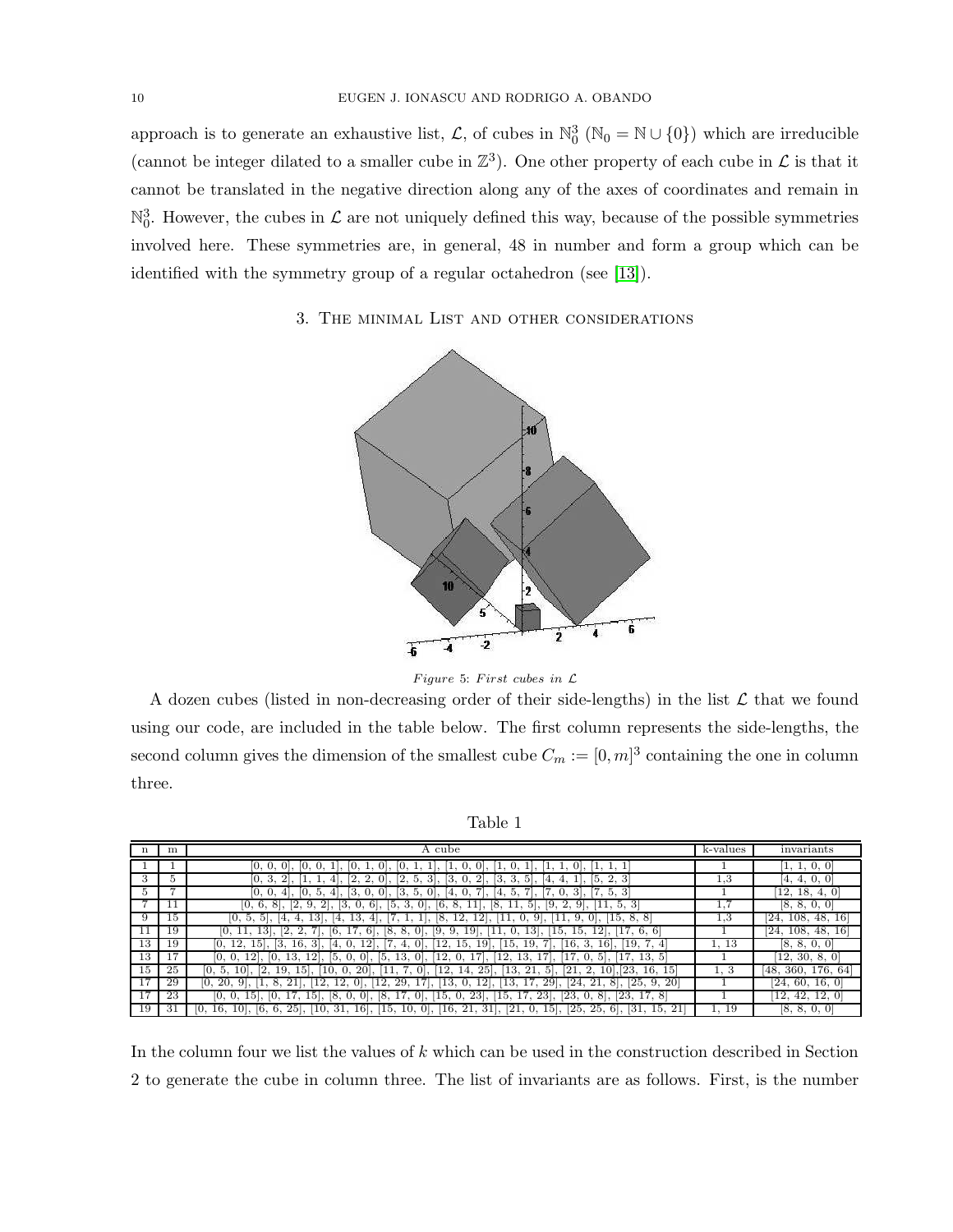of cubes in the orbit obtained by applying the group of 48 transformations determined by the orthogonal matrices with coefficients 0 and 1. Let us denote this number by  $\alpha_0$ . Notice that this is a divisor of 48 as expected (Lagrange's Theorem). We expect that in general such a cube will have no special symmetry and so, more often we will get  $\alpha_0 = 48$ . The second number in the invariants list is the number of cubes in the generalized orbit, obtained by the previous orbit together with all its integer translations along the axes of coordinates that remain in  $C_m$ , a number that we are going to denote by  $\alpha$ . The third number in the list,  $\beta$ , is the cardinality of the intersection between this former orbit and its translation along  $(0, 0, 1)$ . Finally, the last number,  $\gamma$ , is defined by the cardinality of the generalized orbit with its translation along  $(0, -1, 1)$ . It turns out that these last three numbers are enough to determine the number of cubes that one can fit by translating the given cube in all possible ways within a bigger cube of size  $k \geq m$ . This fact has been essentially proved in Theorem 2.2 in [\[10\]](#page-12-6). The formula that gives this number is

<span id="page-10-0"></span>(11) 
$$
(k - m + 1)^3 \alpha - 3(k - m)(k - m + 1)^2 \beta + 3(k - m + 1)(k - m)^2 \gamma.
$$

One of the observations that we will make, about Table 1, is that this set of invariants is not complete, since we see that the same numbers appear for various irreducible cubes. The most surprising are those cubes in rows six and seven. A good problem here is to determine the exact number of such cubes, which go into a certain side-length  $n$ , in terms of  $n$ . We see that the first  $n$ for which we have two such cubes is  $n = 13$ . Let us also observe that in column four we see a 1 in there for each cube. As we mentioned earlier, this is not always the case.

Also, each cube in Table 1 with side-lengths n, gives rise to an orthogonal matrix with rational coefficients having denominators in  $\frac{1}{n}\mathbb{Z}$  (obtained by taking the normalized vectors along the sides of the cube that form an orthogonal basis). In [\[13\]](#page-12-1) we computed a few of them which are included here next:

$$
T_3 := \frac{1}{3} \begin{bmatrix} 1 & -2 & 2 \ 2 & -1 & -2 \ -2 & -2 & -1 \end{bmatrix}, T_5 := \frac{1}{5} \begin{bmatrix} 4 & 0 & 3 \ 3 & 0 & -4 \ 0 & -5 & 0 \end{bmatrix}, T_7 := \frac{1}{7} \begin{bmatrix} -2 & -3 & 6 \ 3 & -6 & -2 \ -6 & -2 & -3 \end{bmatrix}, T_9 := \frac{1}{9} \begin{bmatrix} -7 & -4 & 2 \ 4 & 1 & 8 \ -4 & 8 & 1 \end{bmatrix}
$$

$$
T_{11} := \frac{1}{11} \begin{bmatrix} 2 & -9 & -6 \ 9 & -2 & 6 \ -6 & -6 & 7 \end{bmatrix}, T_{13} := \frac{1}{13} \begin{bmatrix} -4 & -12 & -3 \ 12 & -3 & -4 \ 3 & -4 & 12 \end{bmatrix}, \hat{T}_{13} := \frac{1}{13} \begin{bmatrix} 0 & -13 & 0 \ 12 & 0 & 5 \ -5 & 0 & 12 \end{bmatrix}.
$$

The next matrix can be obtained by multiplying  $T_3$  with  $T_5$ . We notice a multiplicative structure on this set of matrices. For the next two prime sizes we have essentially two orthogonal matrices.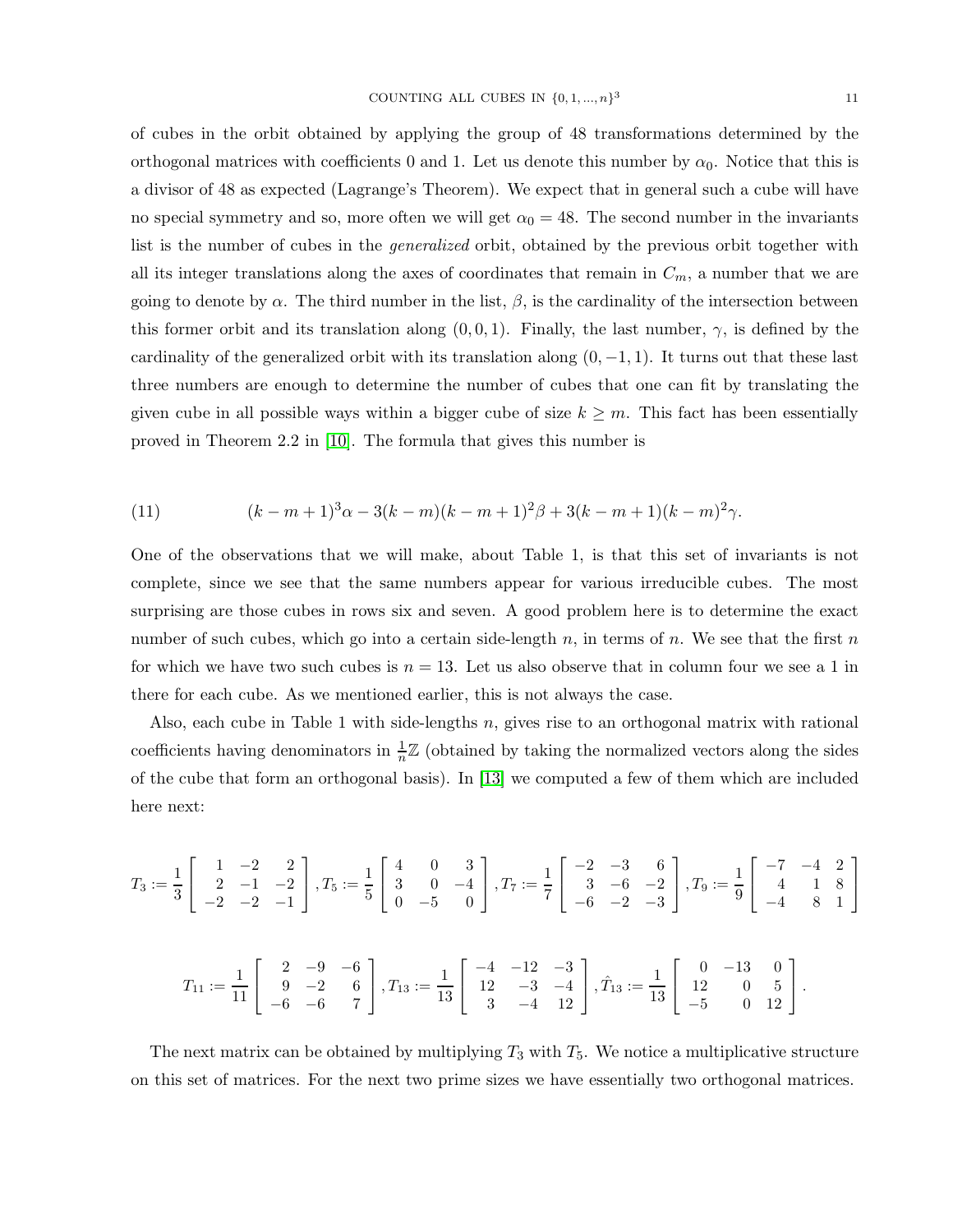$$
T_{17} := \frac{1}{17} \begin{bmatrix} 12 & -8 & -9 \ 12 & 9 & 8 \ 1 & -12 & 12 \end{bmatrix}, T_{17} := \frac{1}{17} \begin{bmatrix} 15 & 0 & 8 \ 8 & 0 & -15 \ 0 & -17 & 0 \end{bmatrix},
$$
  

$$
T_{19} := \frac{1}{19} \begin{bmatrix} 6 & -18 & 1 \ 17 & 6 & 6 \ -6 & -1 & 18 \end{bmatrix}, \hat{T}_{19} := \frac{1}{19} \begin{bmatrix} 15 & -6 & -10 \ 10 & 15 & 6 \ 6 & -10 & 15 \end{bmatrix}.
$$

From  $T_5$ ,  $\hat{T}_{13}$ , and  $\hat{T}_{19}$  it is clear that there is a natural imbedding of the primitive Pythagorean Triples into this sequence of orthogonal matrices (well known in the literature). One interesting question here is the following: what is the algebraic relevance for the geometric invariants  $\alpha_0$ ,  $\alpha$ ,  $\beta$  and  $\gamma$ , for an orthogonal matrix as above? One more observation here: each cube in the list generates by translations and rotations cubes in  $C_k$  and two different cubes cannot generate the same cube because by doing those transformations the four planes given by the diagonals are preserved and those are different for two different cubes in the list. So, in order to count all the cubes in  $C_k$ , we first compute the list of irreducible cubes in  $\mathcal{L}$ , up to the side length k, and then for each one we use the formula [\(11\)](#page-10-0) to find out how many are generated by each in  $C_k$ . This is not enough though because there are cubes in  $C_k$  which are not irreducible. So, in the end we multiply each cube in the list  $\mathcal L$  by an integer factor in such a way the resulting cube can stil fit in  $C_k$ . Then, we recalculate the invariants on this cube and use the same formula [\(11\)](#page-10-0) to find the contribution of the reducible cubes. In the end, we add up all these numbers and that gives,  $NC(k)$ , the number of cubes in  $C_k$ .

The first 100 values of NC are: 1, 9, 36, 100, 229, 473, 910, 1648, 2795, 4469, 6818, 10032, 14315, 19907, 27190, 36502, 48233, 62803, 80736, 102550, 128847, 160271, 197516, 241314, 292737, 352591, 421764, 501204, 592257, 696281, 814450, 948112, 1098607, 1267367, 1456292, 1666998, 1901633, 2162179, 2450440, 2768346, 3117935, 3501389, 3923178, 4384792, 4889323, 5439155, 6037660, 6687358, 7391669, 8154671, 8979750, 9870158, 10830095, 11862711, 12972046, 14161848, 15436931, 16801993, 18263634, 19825948, 21493019, 23269647, 25160816, 27171482, 29308957, 31577319, 33986616, 36540004, 39244371, 42106267, 45131996, 48327502, 51700279, 55258019, 59011634, 62965766, 67132037, 71515527, 76127374, 80973598, 86062187, 91401297, 96999986, 102866282, 109014085, 115457359, 122206348, 129266410, 136648555, 144364071, 152426724, 160843660, 169626467, 178787563, 188347314, 198309846, 208694461, 219509943, 230767760, and 242483634.

### 4. The code

The code is written in Maple and it is attached in pdf format at the end of the paper after bibliography.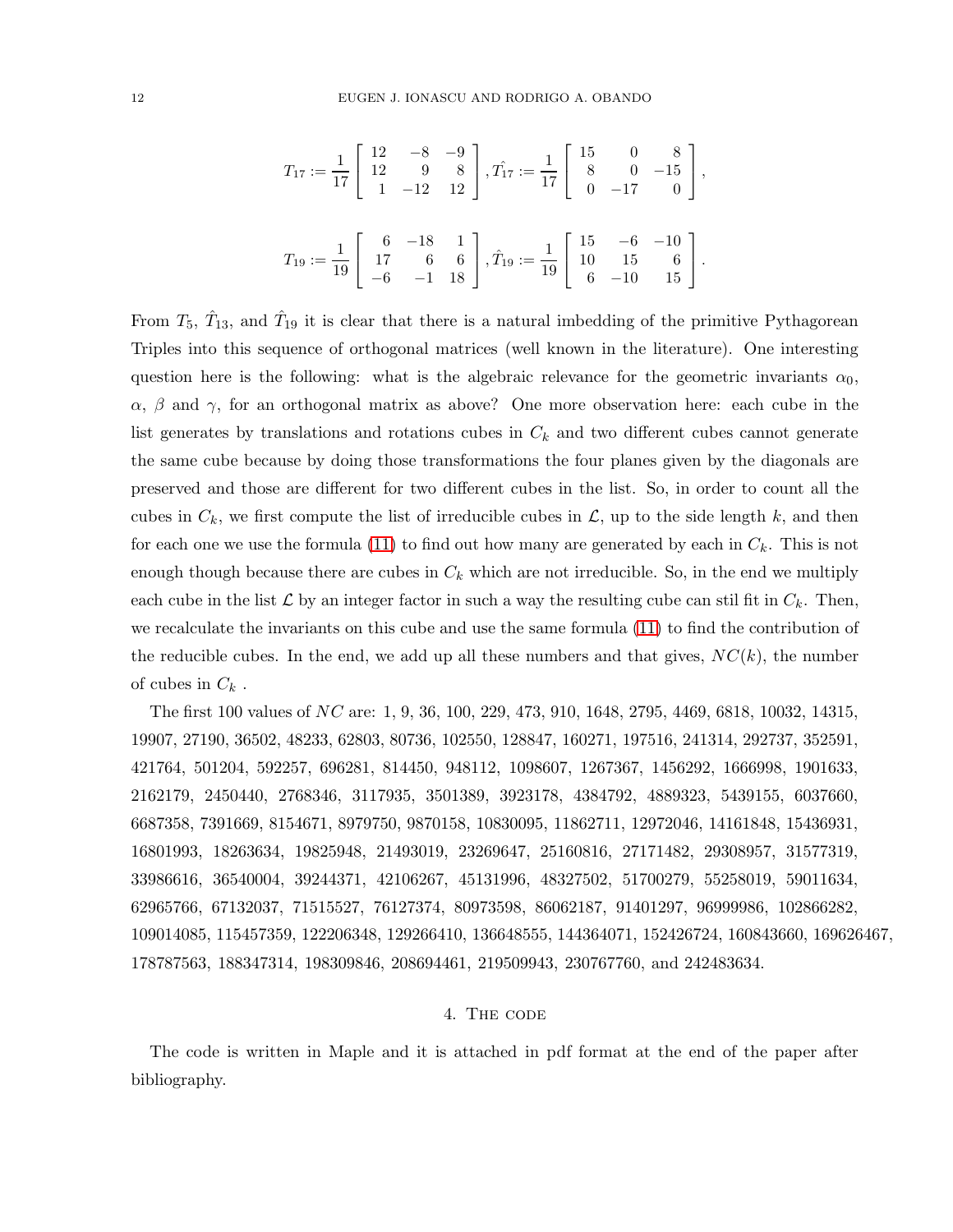#### **REFERENCES**

- <span id="page-12-3"></span>[1] N. C. Ankeny, Sums of Three Squares, *Proceedings of AMS*, vol. 8, No. 2, pp 316-319.
- [2] R. Chandler and E. J. Ionascu, A characterization of all equilateral triangles in Z 3 , *Integers*, Art. A19 of Vol. 8 2008.
- [3] S. Cooper and M. Hirschhorn, On the number of primitive representations of integers as a sum of squares, *Ramanujan J.* (2007) 13, pp. 7-25.
- [4] D. A. Cox, Primes of the Form  $x^2 + ny^2$ : Fermat, Class Field Theory, and Complex Multiplication, Wiley-Interscience, 1997
- [5] R. Guy, *Unsolved Problems in Number Theory*, Springer-Verlag, 2004
- [6] E. Grosswald, *Representations of integers as sums of squares*, Springer Verlag, New York, 1985.
- [7] I. J. Schoenberg, *Regular Simplices and Quadratic Forms*, J. London Math. Soc. 12 (1937) 48-55.
- [8] M. D. Hirschhorn and J. A. Sellers, On representations of numbers as a sume of three squares, *Discrete Mathematics*, 199 (1999), pp. 85-101.
- <span id="page-12-4"></span>[9] E. J. Ionascu, *A parametrization of equilateral triangles having integer coordinates*, Journal of Integer Sequences, Vol. 10, 09.6.7. (2007)
- <span id="page-12-6"></span>[10] E. J. Ionascu, *Counting all equilateral triangles in* {0, 1, 2, ..., n} 3 , Acta Math. Univ. Comenianae, vol. LXXVII, 1(2008), pp.129-140.
- <span id="page-12-7"></span><span id="page-12-0"></span>[11] E. J. Ionascu, *Counting all regular tetrahedra in*  $\{0, 1, 2, ..., n\}^3$ , submitted for publication, [arXiv:0912.1062v](http://arxiv.org/abs/0912.1062)1
- <span id="page-12-1"></span>[12] E. J. Ionascu, *A characterization of regular tetrahedra in* Z 3 , J. Number Theory, 129(2009), 1066-1074.
- <span id="page-12-5"></span>[13] E. J. Ionascu and A. Markov, *Platonic solids in* Z 3 , to appear in J. Number Theory, [arXiv:0910.1722v](http://arxiv.org/abs/0910.1722)1
- [14] I. Larrosa, *Solution to Problem 8, [http://faculty.missouristate.edu/l/lesreid/POW08](http://faculty.missouristate.edu/l/lesreid/POW08$_$03.html) 03.html*
- <span id="page-12-2"></span>[15] K. Rosen, *Elementary Number Theory*, Fifth Edition, Addison Wesley, 2004.
- [16] Neil J. A. Sloane, *The On-Line Encyclopedia of Integer Sequences*, 2005, published electronically at [http://www.research.att.com/](http://www.research.att.com/~njas/sequences/)∼njas/sequences/.

*Current address*: Department of Mathematics, Columbus State University, 4225 University Avenue, Columbus, GA 31907,

*E-mail address*: Ionascu Eugen@colstate.edu *E-mail address*: Obando Rodrigo@colstate.edu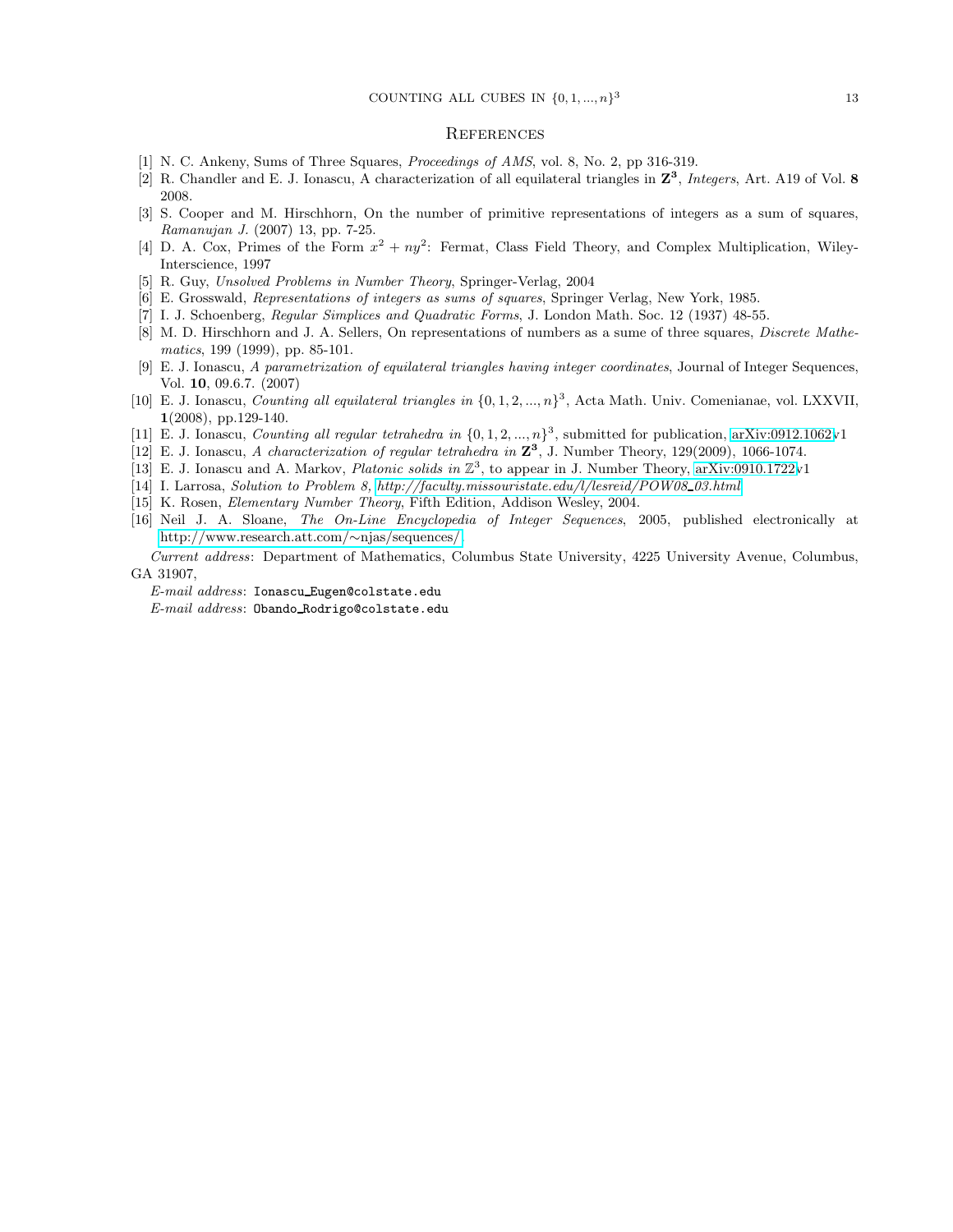### > restart:with(numtheory):with(plots):

## <span id="page-13-0"></span>1 (Step 1) Procedures to find the possible values of k, m and n, and normal plane vector  $(a,b,c)$

Find all values of k less than n such that k is of the form a product of primes of the form 3k+1

```
> kvalues:=proc(n)
> local i,j,k,L,a,p,q,r,m,mm;> L:={};mm:=floor((n+1)/2);<br>> for i from 2 to mm do
> for i from 2 to mm do<br>> a:=ifactors(2*i-1):
   a:=ifactors(2*i-1);
\ge k:=nops(a[2]);r:=0;<br>> for i from 1 to k d
   for j from 1 to k do
> m:=a[2][j][1]; p:=m mod 3;
> if m=3 then r:=1 fi;
> if r=0 and p=2 then r:=1 fi;<br>> ed:
   od;
> if r=0 then L:=L union {2*i-1};fi;<br>> ed:
   od;
> L:=L union \{1\};
> L:=convert(L,list);
> end:
```
Find solutions  $(m,n)$  of the equation k^2=m^2-mn+n^2, gcd $(m,n)=1,m>0,n>0,2m< n$ .

```
> listofmn:=proc(k)
> local a,b,i,nx,x,m,n,L,b1,b2;> x:=[isolve(k^2=m^2-m*n+n^2)];
> nx:=nops(x);> L:=\{\};> for i from 1 to nx do
> if lhs(x[i][1])=m then a:=rhs(x[i][1]); b:=rhs(x[i][2]);
> else b:=rhs(x[i][1]); a:=rhs(x[i][2]); fi;
> if gcd(a, b)=1 and a>=0 and b>0 and 2*a<b then L:=L union
> {[a,b]};fi;<br>> od;L;
   od; L;> end:
```
Find Only the solutions that satisfy  $gcd(a,b,c)=1$  and  $0 < a < b < c$  are in the input.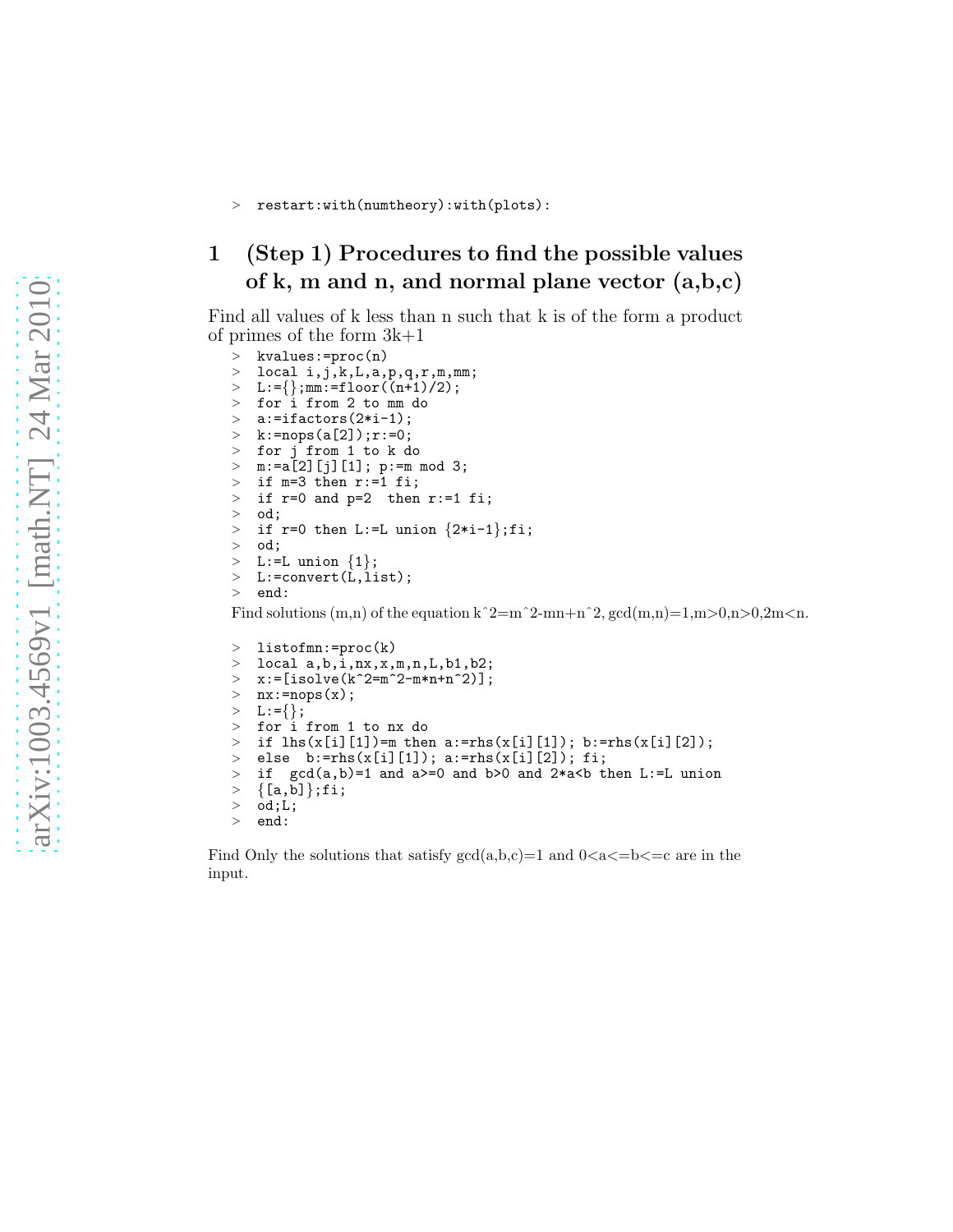```
> abcsol:=proc(d)
> local i, j, k, m, u, x, y, sol, col :={};
> for i from 1 to d do
> u:=[isolve(3*d^2-i^2=x^2+y^2)],;k:=nops(u);
> for j from 1 to k do
> if rhs(u[j][1])>=i and rhs(u[j][2])>=i then
> cd:=gcd(gcd(i,rhs(u[j][1])),rhs(u[j][2]));
> if cd=1 then sol:=sol union
> {sort([i,rhs(u[j][1]),rhs(u[j][2])])};fi;
> fi;
> od;
> od;
> convert(sol,list);
> end:
```
2 (Step2) The new method of finding r and s. It is followed by the implementation of the parametrization of equilateral triangles constructing only one regular tetrahedron and completing it to a cube (the origin is one of its vertices)

Procedure to get the unique writing as  $x^2+3y^2$  for a prime p of the form  $6k+1$ .

| $>$ uniquedecomposition:=proc(p)                          |
|-----------------------------------------------------------|
| $>$ local out,s,out1,out2;                                |
| > if $p=2$ then out:=[1,1]; fi;                           |
| > if $p>2$ then $s:=isolve(p=x^2+3*y^2);$                 |
| > $out1:=abs(rhs(s[1][1]))$ ; $out2:=abs(rhs(s[1][2]))$ ; |
| > if out1^2+3*out2^2=p then out:=[out1,out2]; else        |
| $>$ out:=[out2,out1];fi;                                  |
| $>$ fi;                                                   |
| $>$ out; end:                                             |

The next procedure is calculating the factorization in  $Z\sqrt{|G|}$  of a number of the form  $u+v^*sqrt(3)i$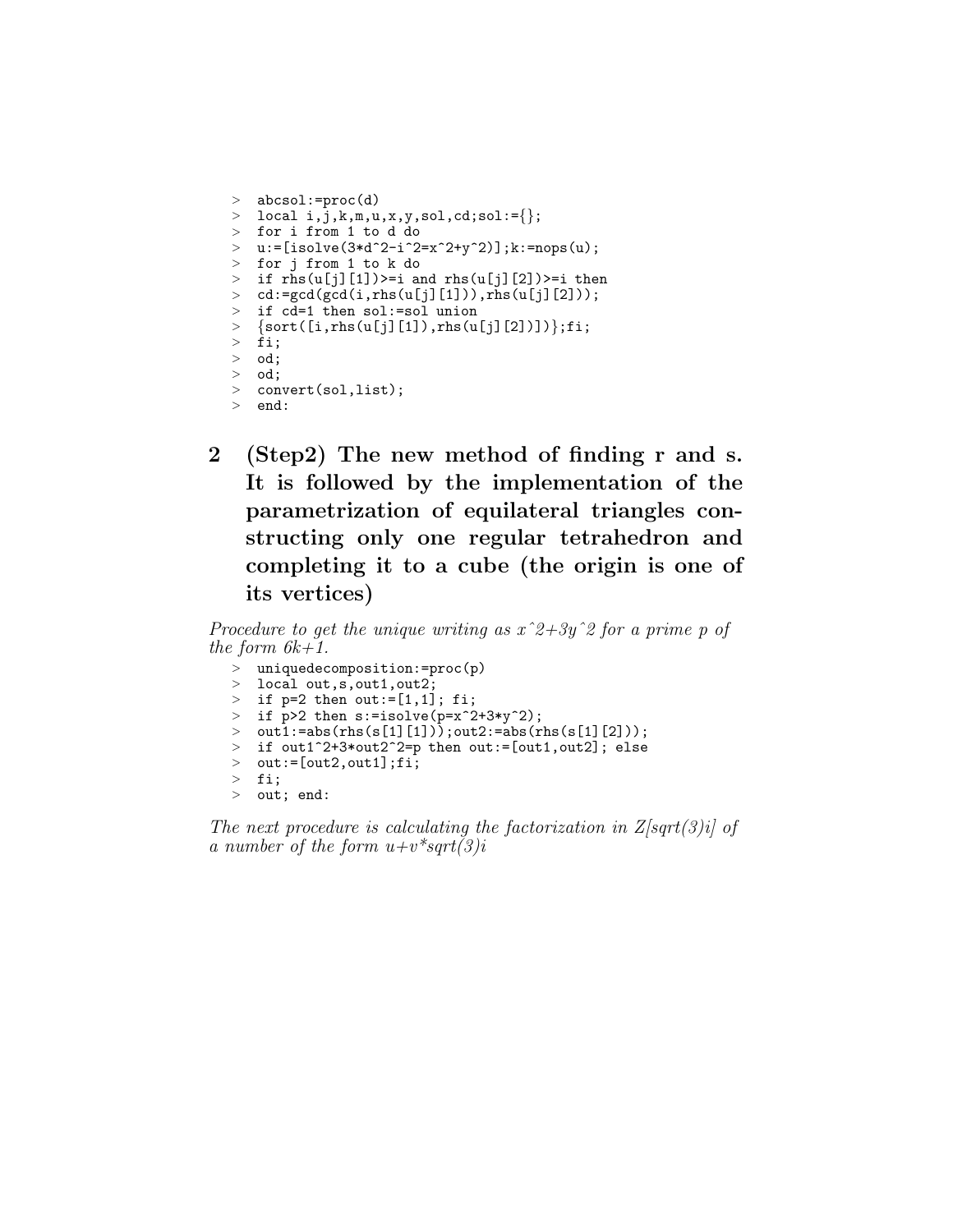```
> factoroverEisensteinintegers:=proc(u,v)
> local i, N, M, k, a, x, f1, f2, g, y, y1, y2, L, NN, MM, uu, vv;> a:=sqrt(3)*I;> NN: = \gcd(u, v); uu:=u/NN; vv:=v/NN;> N: = uu^2+3*vv^2;<br>> x: = uu+vv* a:> x:=uu+vv*a;
> M: = ifactors(N); k: = nops(M[2]);> for i from 1 to k do
> f1:=M[2][i][1]; f2:=M[2][i][2];> if f1>2 then
> g:=uniquedecomposition(f1);
> else g:=[1,1]; f2:=1;
> fi;
> y:=expand(rationalize(x/(g[1]+a*g[2])));
> y1:=Re(y);
> y2:=type(y1,integer);<br>> if y2=true then L[i]:
   if y2=true then L[i]:=[g[1]+a*g[2],f2]; else
> L[i]:=[g[1]-a*g[2],f2];<br>> fi:
   > fi;
> od;
> [NN,seq(L[i], i=1..k), expand(NN*product(L[i][1]^{L[i]}[2], ii=1..k))];
> end:
```
Finding the gcd between  $A+isqrt(3)B$  and  $2(q)$ 

```
> findgcd:=proc(A,B,q)
> local
> i,j,f,common,m,qq,fac,a,L,Important,nfac,fl,ff1,f2,s,LL,n,P,rs,LLL;> a:=sqrt(3)*I;L:=\{\};\geq f:=factoroverEisensteinintegers(A,B);m:=nops(f)-1;<br>
\geq f common:=\text{gcd}(f[1], 2\text{ and}):
  common:=gcd(f[1],2*q);> qq:=2*q/common^2;
> P:=common;
> fac:=ifactors(qq);nfac:=nops(fac[2]);
> for i from 1 to nfac do
> f1:=fac[2][i][1];f2:=fac[2][i][2];
> if f1=2 then f2:=1;fi;
> s:=uniquedecomposition(f1);
> for j from 1 to m do
> if s[1]+a*s[2]=f[j][1] then
\text{P}:=\text{P}*(s[1]+\text{a} * s[2])^{\text{T}}(\text{min}(f[j][2], f2)); \text{fi};> if s[1]-a*s[2]=f[j][1] then
> P:=P*(s[1]-a*s[2])^(min(f[j][2],f2)); fi;
> od;<br>> od:
   od;
> P:=expand(P);
> rs := [Re(P), Im(P)/sqrt(3)];> [rs,A*rs[1]+3*B*rs[2] mod 2*q,A*rs[2]-B*rs[1] mod 2*q]
> end:
```
The fourth point to get a regular tetrahedron is the origin. We have included only one since all the other are going to produce the same cube when transformed into the positive quadrant.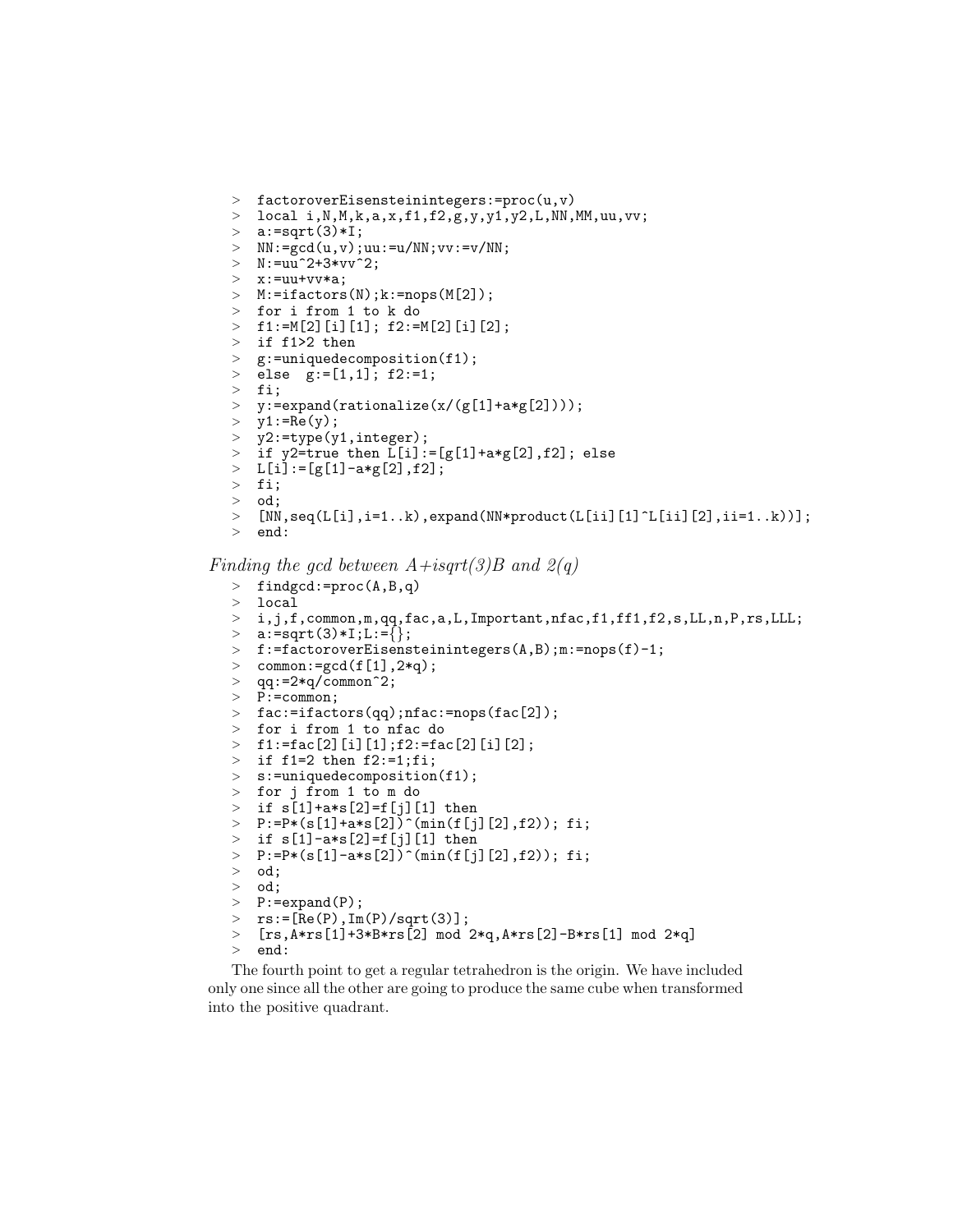```
> findpar:=proc(a,b,c,mm,nn)
> local i,j,sol,mx,nx,r,s,my,ny,q,d,u,v,w,x,y,z,mu,nu,mv,nv,ef,ns,mz,nz
>, mw,nw,T,l,uu,t,R1,R2,fc,k,A,B,rs,G,DD,E,F;
\Rightarrow q:=a^2+b^2;k:=sqrt(mm^2-mm*nn+nn^2);d:=sqrt((a^2+b^2+c^2)/3);A:=a*c;B:<br>> =b*d
   = b * d:
> rs:=findgcd(A,-B,q);> r:=rs[1][2]; s:=rs[1][1];<br>> uu:=(s^2+3*r^2-2*q)^2;
                                        if uu>0 then t:=s;s:=r;r:=t; fi;
> mx:=-(d*b*(3*r+s)+a*c*(r-s))/(2*q);nx:=-(r*a*c+d*b*s)/q;
> my:=(d*a*(3*r+s)-b*c*(r-s))/(2*q);ny:=-(r*b*c-d*a*s)/q;
> mz:=(r-s)/2;nz:=r;
\texttt{m} = \texttt{m} \cdot \texttt{m} \cdot \texttt{m} \cdot \texttt{m} \cdot \texttt{m} \cdot \texttt{m} \cdot \texttt{m} \cdot \texttt{m} \cdot \texttt{m} \cdot \texttt{m} \cdot \texttt{m} \cdot \texttt{m} \cdot \texttt{m} \cdot \texttt{m} \cdot \texttt{m} \cdot \texttt{m} \cdot \texttt{m} \cdot \texttt{m} \cdot \texttt{m} \cdot \texttt{m} \cdot \texttt{m} \cdot \texttt{m} \cdot \texttt{m} \cdot \texttt{m} \cdot \texttt{m} \cdot \texttt{m} \cdot \texttt{m> u:=mu*m-nu*n;v:=mv*m-nv*n;w:=mw*m-nw*n;
> x: = max*m-nx*n; y: = my*m-ny*n; z: = mz*m-nz*n;\geq R2:=[(x+u-2*a*k)/3,(v+y-2*b*k)/3,(z+w-2*c*k)/3];
> R1:=[(x+u+2*a*k)/3,(v+y+2*b*k)/3,(z+w+2*c*k)/3];
\geq fc:=subs(m=mm,n=nn,R1[1]);
> if fc=floor(fc) then
    T:=subs(m=mm,n=nn,[[u,v,w],[x,y,z],R1]); else
    T: = \text{subs}(m = mm, n = nm, [[u, v, w], [x, y, z], R2]);> fi;
> G:=[(T[1][1]+T[2][1]+T[3][1])/2,(T[1][2]+T[2][2]+T[3][2])/2,(T[1][3]+
> T[2][3]+T[3][3])/2]
\text{DD} := \left[ (\text{T}[1][1]+\text{T}[2][1]-\text{T}[3][1])/2, (\text{T}[1][2]+\text{T}[2][2]-\text{T}[3][2])/2, (\text{T}[1][3]] \right]> +T[2][3]-T[3][3])/2];
\angle E:=[(T[1][1]-T[2][1]+T[3][1])/2,(T[1][2]-T[2][2]+T[3][2])/2,(T[1][3]-
> T[2][3]+T[3][3])/2];
\geq F:=[(-T[1][1]+T[2][1]+T[3][1])/2,(-T[1][2]+T[2][2]+T[3][2])/2,(-T[1][1])> 3]+T[2][3]+T[3][3]/2;
> [T[1],T[2],T[3],G,DD,E,F];
```

```
> end:
```
# 3 (Step 3) Procedures for adding vectors, other operations on vertices, finding the four k-values of a cube (most of the time is less than four)

```
> subtrv:=proc(U,V)
> local W;
> W[1]:=U[1]-V[1];W[2]:=U[2]-V[2];W[3]:=U[3]-V[3];> [W[1], W[2], W[3]];
> \, end: \,> addvec:=proc(U,V)
  local W;
> W[1]:=U[1]+V[1];W[2]:=U[2]+V[2];W[3]:=U[3]+V[3];> [W[1],W[2],W[3]];
```

```
> end:
```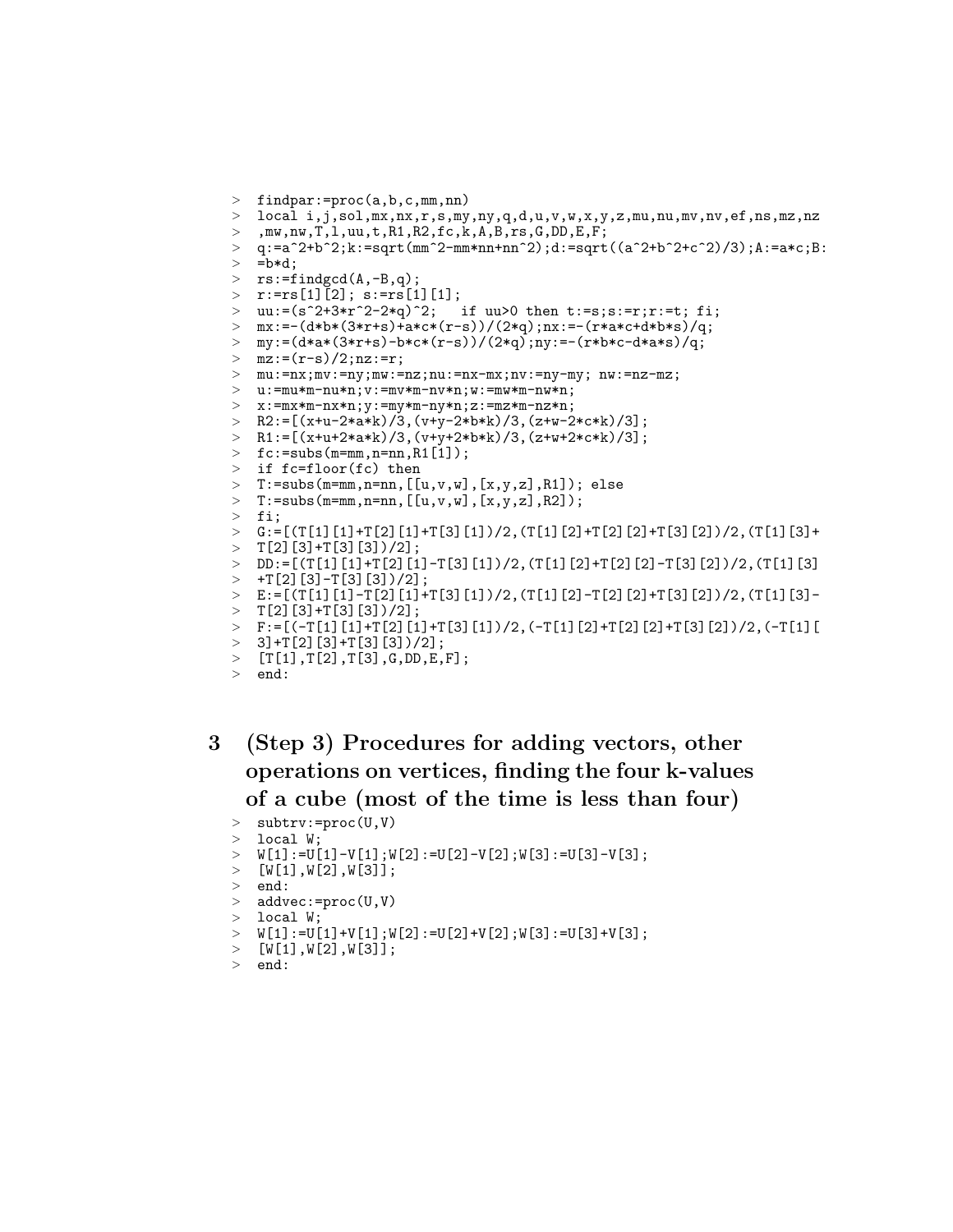```
> addvectCube:=proc(T,v)
> local i, Q; Q: = {};
> for i from 1 to 8 do
> Q:=Q union {addvec(T[i], v)};<br>> od;> od;<br>> Q;
   Q;
> end:
> distance:=proc(A,B)
> local C;
\geq C:=subtrv(A,B);
> sqrt(C[1]^2+C[2]^2+C[3]^2);
> end:
> finddiagonal1:=proc(C)
> local i,m,L,x,y,CC;
> L:=convert(C,list);m:=nops(L);
> for i from 1 to m do
> x:=type(distance(L[1],L[i])/sqrt(3),integer);<br>> if x=true then y:=[L[1].L[i]]:fi:
> if x=true then y:=[L[1], L[i]];fi;<br>> od:
   od;
> CC:=C \text{ minus } \{y[1], y[2]\};> y, CC;> end:
> finddiagonal:=proc(C)
> local x, x1, x2;> x:=finddiagonal1(C);
> x1:=finddiagonal1(x[2]);> x2:=finddiagonal1(x1[2]);> [x[1],x1[1],x2[1],convert(x2[2],list)];
> end:
> unitvector:=proc(U)<br>> local i,j,k,l,x;
   local i,j,k,l,x;
> i:=U[1]; j:=U[2]; k:=U[3];> 1: = gcd(gcd(i,j),k);> x:=(i^2+j^2+k^2)/(3*1^2);> sqrt(x);
> end:
> fourkvalues:=proc(C)
> local N1,N2,N3,N4,x,length;length:=distance(C[1],C[2]);
> x:=finddiagonal(C);> N1:=unitvector(subtrv(x[1][1],x[1][2]));
\geq N2:=unitvector(subtrv(x[2][1],x[2][2]));
> N3:=unitvector(subtrv(x[3][1], x[3][2]));
> N4:=unitvector(subtrv(x[4][1],x[4][2]));<br>> {length/N1,length/N2,length/N3,length/N4
   > {length/N1,length/N2,length/N3,length/N4};
> end:
> multbyfactorv:=proc(v,k)
> local w;<br>> w[1]:=v[
   w[1]:=v[1]*k; w[2]:=v[2]*k; w[3]:=v[3]*k;> [w[1], w[2], w[3]];<br>> end:
```

```
end:
```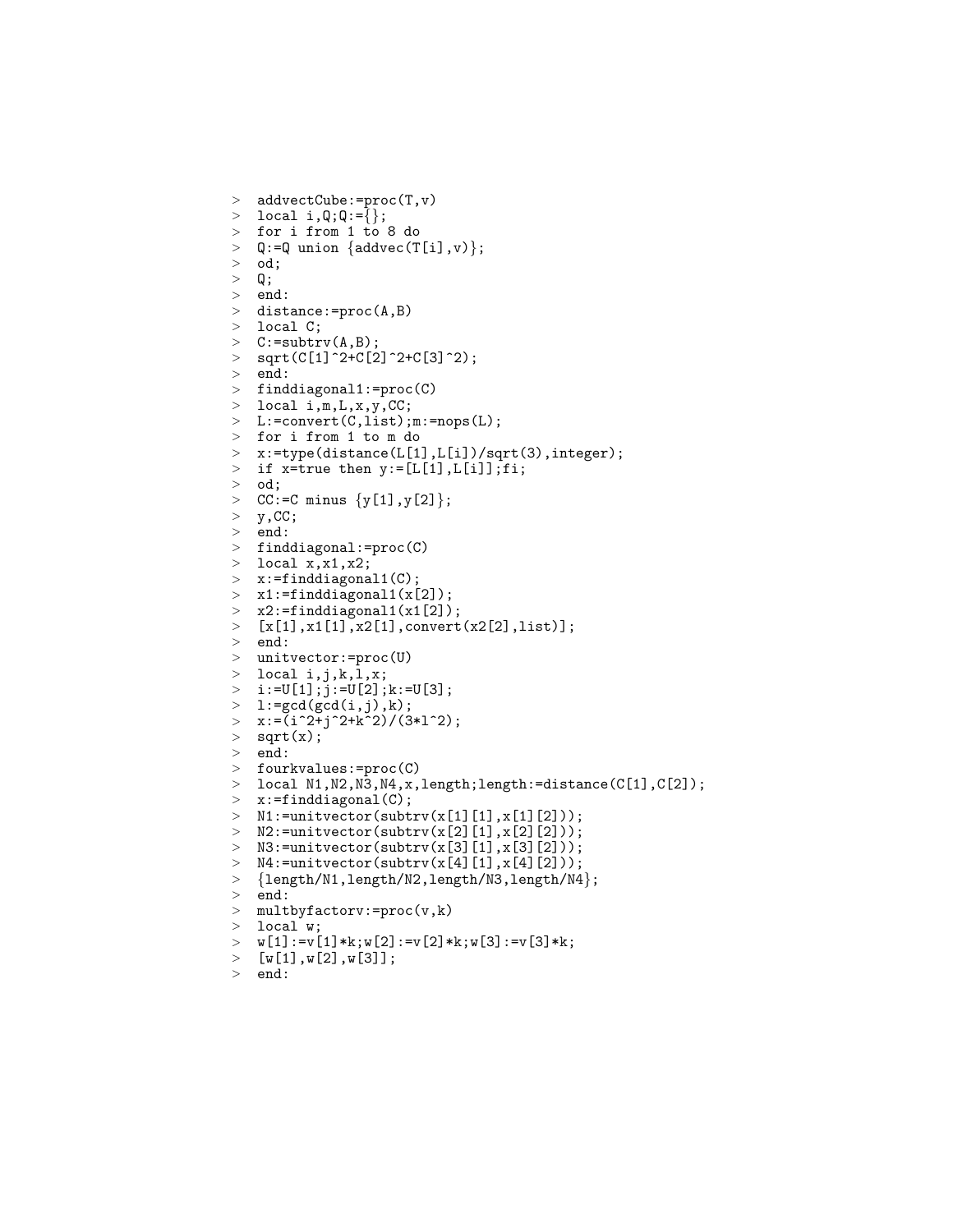```
> multbyfactor:=proc(T,k)
> local i,NT,Q;NT:={};
> Q:=convert(T,list);
> for i from 1 to 8 do
> NT:=NT union \{multbyfactorv(Q[i],k)};
> od;NT;
> end:
```
4 (Step 4) Translation of the cube obtained in Step 2 into the first quadrant and getting the orbit and the generalized orbit, then intersections with its translations along (0,0,1) and  $(0,1,-1)$ . Calculation of alpha  $0$ , alpha, beta and gamma for a cube.

Translating the cube to the first octant  $(x>=0,y>=0,z>=0)$ 

```
> tmttopqcube:=proc(T)
> local i,a,b,c,v,0,C;
> a:=min(T[1][1], T[2][1], T[3][1], T[4][1], T[5][1], T[6][1], T[7][1], 0);> b:=min(T[1][2],T[2][2],T[3][2],T[4][2],T[5][2],T[6][2],T[7][2],0);
> c:=min(T[1][3],T[2][3],T[3][3],T[4][3],T[5][3],T[6][3],T[7][3],0);
> 0:= [0,0,0];> v:=[a,b,c];C:=> \{subtract(0,v),subtract(T[1],v),subtract(T[2],v),subtract(T[3],v),> \text{subtract}(\text{T}[4], v), subtrv(\text{T}[5], v), subtrv(\text{T}[6], v), subtrv(\text{T}[7], v) };
> end:
> mscofmcube:=proc(Q)
> local a, b, c, T;
> T:=convert(Q, list);
> a:=max(T[1][1], T[2][1], T[3][1], T[4][1], T[5][1], T[6][1], T[7][1], T[8][1]> );<br>> b:
   > b:=max(T[1][2],T[2][2],T[3][2],T[4][2],T[5][2],T[6][2],T[7][2],T[8][2]
> );
> c:=max(T[1][3],T[2][3],T[3][3],T[4][3],T[5][3],T[6][3],T[7][3],T[8][3]
> );
> max(a,b,c);> end:
```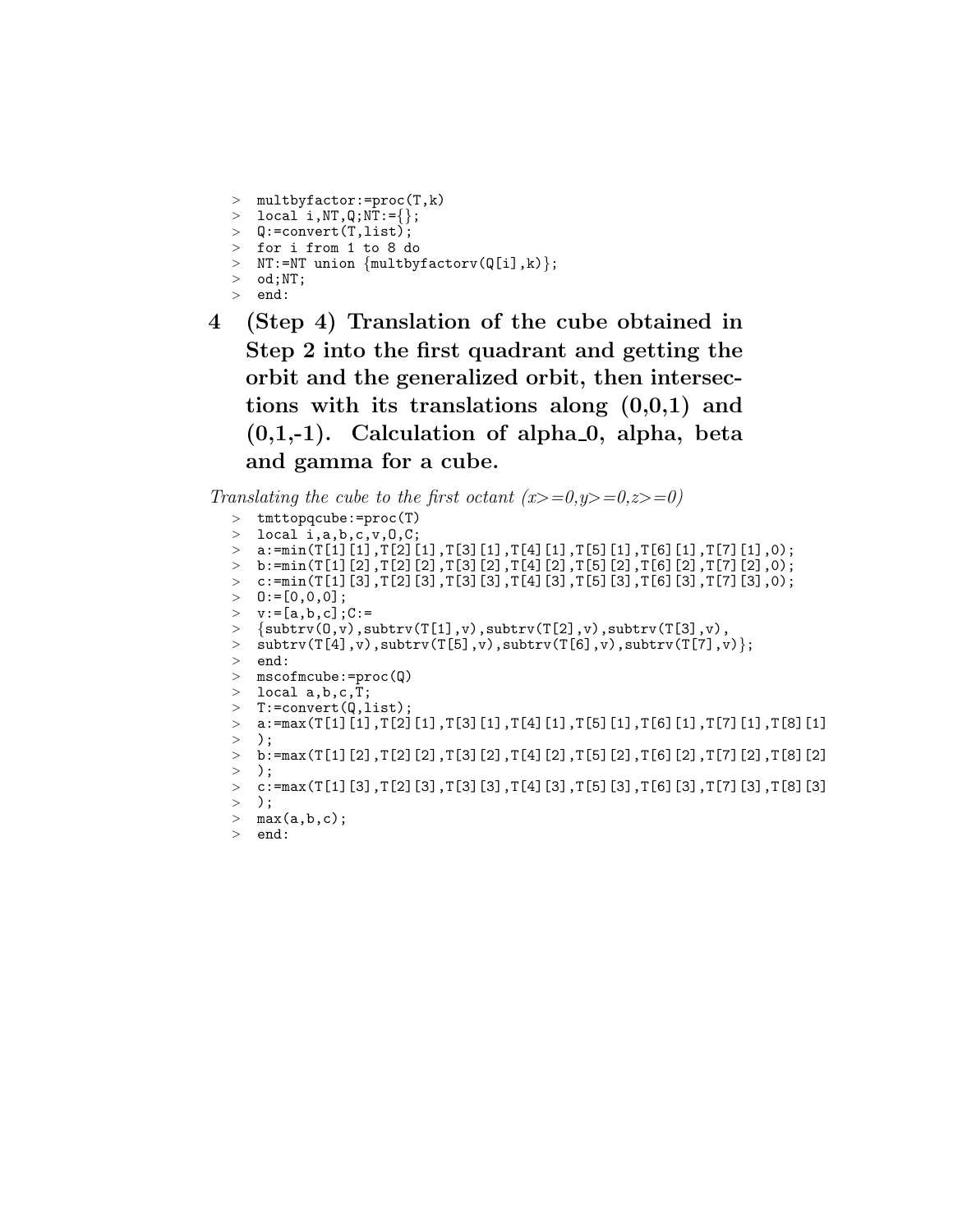```
> orbit1Cube:=proc(T)
> local
> i,k,T1,a,b,c,x,T2,T3,T4,T5,T6,T7,T8,T9,T10,T11,T12,T13,T14,T15,T16,T17
    > ,T18,
> T19, T20, T21, T22, T23, T24, S, Q, d, a1, b1, c1;<br>> 0:=convert(T, list):
   Q:=convert(T, list);
   > d:=mscofmcube(T);
> T1:=T;
\{ \texttt{S} = \{ \texttt{seq([Q[k][2],Q[k][3],Q[k][1]],k=1..8)} \};> T3:={seq([Q[k][1],Q[k][3],Q[k][2]],k=1..8)};
~~>~~ T4:=\big\{ {\rm seq(} \texttt{[Q[k][1],Q[k][2],d-Q[k][3]]}, k=1\mathrel{{.}\,{.}}\nobreak 8) \big\};> T5:={seq([Q[k][2],Q[k][3],d-Q[k][1]],k=1..8)};
> T6:={seq([Q[k][1],Q[k][3],d-Q[k][2]],k=1..8)};
\text{ } > \text{ } T7 := \text{ } \{ \text{seq} \text{ } (\text{ } [\text{Q} \text{ } [k] \text{ } [1] \text{ }, \text{d--Q} \text{ } [k] \text{ } [2] \text{ }, \text{Q} \text{ } [k] \text{ } [3] \text{ } ] \text{ }, k=1 \text{ } . \text{ } 8) \} ;> T8:={seq([Q[k][2],d-Q[k][3],Q[k][1]],k=1..8)};
> T9:={seq([Q[k][1],d-Q[k][3],Q[k][2]],k=1..8)};
> T10:={seq([d-Q[k][1],Q[k][2],Q[k][3]],k=1..8)};
> T11:={seq([d-Q[k][2],Q[k][3],Q[k][1]],k=1..8)};
   T12:=\{seq([d-Q[k][1], Q[k][3], Q[k][2]], k=1..8)\};T13:=\{seq([Q[k][1],d-Q[k][2],d-Q[k][3]],k=1..8)\};> T14:={seq([Q[k][2],d-Q[k][3],d-Q[k][1]],k=1..8)};
> T15:={seq([Q[k][1],d-Q[k][3],d-Q[k][2]],k=1..8)};
> T16:={seq([d-Q[k][1],d-Q[k][2],Q[k][3]],k=1..8)};
> T17:={seq([d-Q[k][2],d-Q[k][3],Q[k][1]],k=1..8)};
> T18:={seq([d-Q[k][1],d-Q[k][3],Q[k][2]],k=1..8)};
> T19:={seq([d-Q[k][1],Q[k][2],d-Q[k][3]],k=1..8)};
> T20:={seq([d-Q[k][2],Q[k][3],d-Q[k][1]],k=1..8)};
> T21:={seq([d-Q[k][1],Q[k][3],d-Q[k][2]],k=1..8)};
> T22:={seq([d-Q[k][1],d-Q[k][2],d-Q[k][3]],k=1..8)};
> T23:={seq([d-Q[k][2],d-Q[k][3],d-Q[k][1]],k=1..8)};
> T24:={seq([d-Q[k][1],d-Q[k][3],d-Q[k][2]],k=1..8)};
   S:> {T1,T2,T3,T4,T5,T6,T7,T8,T9,T10,T11,T12,T13,T14,T15,T16,T17,T18,T19,T
> 20, T21, T22, T23, T24;
> S;
> end:
> orbitCube:=proc(T)
> local S,Q,T1;
> Q:=convert(T,list);
\{ \texttt{S} = \texttt{S} = \texttt{S} = \texttt{S} = \texttt{S} = \texttt{S} \}, \texttt{Q[k][2]}, \texttt{Q[k][1]}, k=1..8)> S:=orbit1Cube(T) union orbit1Cube(T1);
> S;
```

```
> end:
```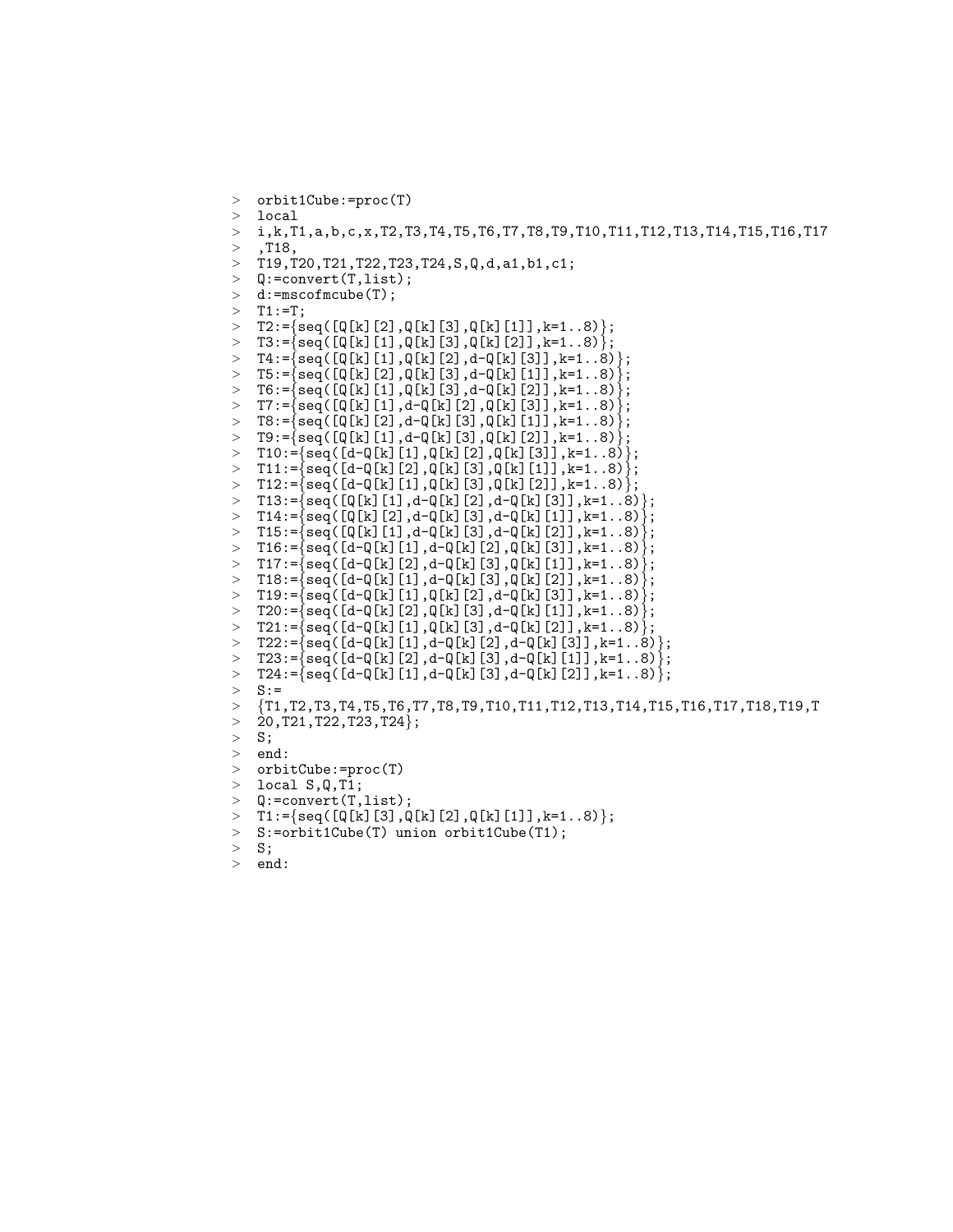```
> translCube:=proc(T)
> local S, Q, i, j, k, a2, b2, c2, a, b, c, d, alpha;> Q:=convert(T,list);
> a: = max(seq(Q[k][1], k=1..8));> b:=max(seq(Q[k][2],k=1..8));<br>> c:=max(seq(Q[k][3],k=1..8));
  c:=max(seq(Q[k][3],k=1..8));> d:=max(a,b,c);> a2:-d-a;b2:-d-b;c2:-d-c;> S:=orbitCube(T);alpha:=nops(S);
> for i from 0 to a2 do
> for j from 0 to b2 do
> for k from 0 to c2 do
> S:=S union orbitCube(addvectCube(T,[i,j,k]));
> od;
> od;
> od;
> #alpha,nops(S),[a2,b2,c2],(a2*b2+b2*c2+c2*a2)*alpha;
> S;<br>> eng
   end:
> alphabetagamma:=proc(T)<br>> local x,S,i,S1,S2.d.cub
   local x, S, i, S1, S2, d, cube, j, exitv, alpha, beta, gamma;
> d:=mscofmcube(T);x:=nops(orbitCube(T));
> S1:=translCube(T);S2:=S1;S:=convert(S2,list);alpha:=nops(S);
> for i from 1 to alpha do
> cube:=S[i];
> i:=1; exity:=0;
> while j<=8 and exitv=0 do
> if cube[j][3]=d then exitv:=1;
> S2:=S2 minus \{\text{cube}\};fi;
> j:=j+1;
> od;<br>> od:
   > od;
> beta:=nops(S2);S:=convert(S2,list);
> for i from 1 to beta do
> cube:=S[i];
> j := 1; exitv:=0;
> while j<=8 and exitv=0 do
> if cube[j][2]=d then exitv:=1;
> S2:=S2 minus \{\text{cube}\};fi;
> j:=j+1;
> od;
> od;
> gamma:=nops(S2);<br>> [S2.[x.alpha.bet
   [S2, [x, alpha, beta, gamma]];
> end:
```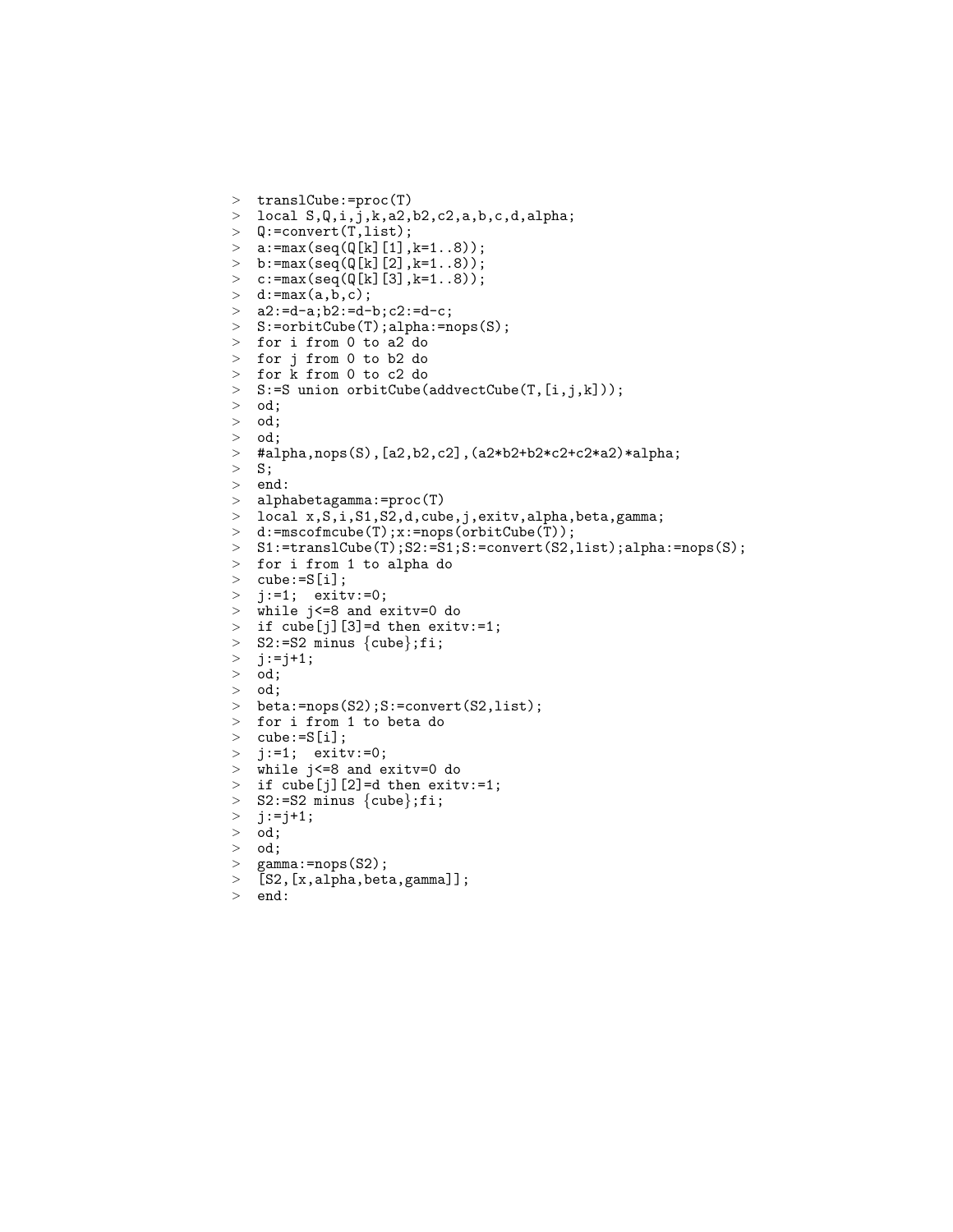5 (Step 5) The function that gives the number of cubes generated by a small cube which fits in a cube of dimension d, in an arbitrary bigger cube of dimension n.

```
\text{ } f:=(n,d,alpha,beta,gamma)->(n-d+1)^3*alpha-3*(n-d)*(-d+1+n)^2*beta+3*
> gamma*(n-d+1)*(n-d)^2:
```
6 (Step 6) List of minimal (irreducible) cubes together with n, minimal size containg the cube, the k-values, alpha, beta, and gamma. In the end another list is created in a new procedure to get the list of the reducible cubes together with the alpha, beta, and gamma.

We compute the list of minimal cubes taking into account that at some point only  $k=1$  is not sufficient to generate a cube.

```
> ExtendList:=proc(n,N,L::list,mm,nn,Orb::array)
> local i,sol,nsol,nel,ttpcube,orb::array,
> LL::list,tnel,NL::list,cio,C,pC,k,kvalues,m,exception,abg,NN;
> NN:=floor((N-1)/2);
> orb:=array(1..2*NN+1);
> nel:=nops(L);
> LL:=L;
\geq k:=sqrt(mm^2-mm*nn+nn^2);
> m:=n*k;
> if m<=N then
> sol:=abcsol(n);nsol:=nops(sol);
> tnel:=nel;orb:=Orb;
> for i from 1 to nsol do
> C:=findpar(sol[i][1],sol[i][2],sol[i][3],mm,nn);pC:=tmttopqcube(C);
> kvalues:=fourkvalues(pC);exception:=evalb(1 in kvalues);
> if k=1 or exception=false then
> cio:=evalb(pC in orb[m]);
> if cio=false then
> abg:=alphabetagamma(pC);
> orb[m]:=orb[m] union abg[1];
> N.L[tene1+1]:=[n,mscofmcube(pC),pC,kvalues,abg[2],sol[i]];> tnel:=tnel+1;
> fi;
> fi;
> od;
> LL:=[seq(L[i],i=1..nel),seq(NL[j],j=nel+1..tnel)];
> fi;
> LL,orb;
> end:
```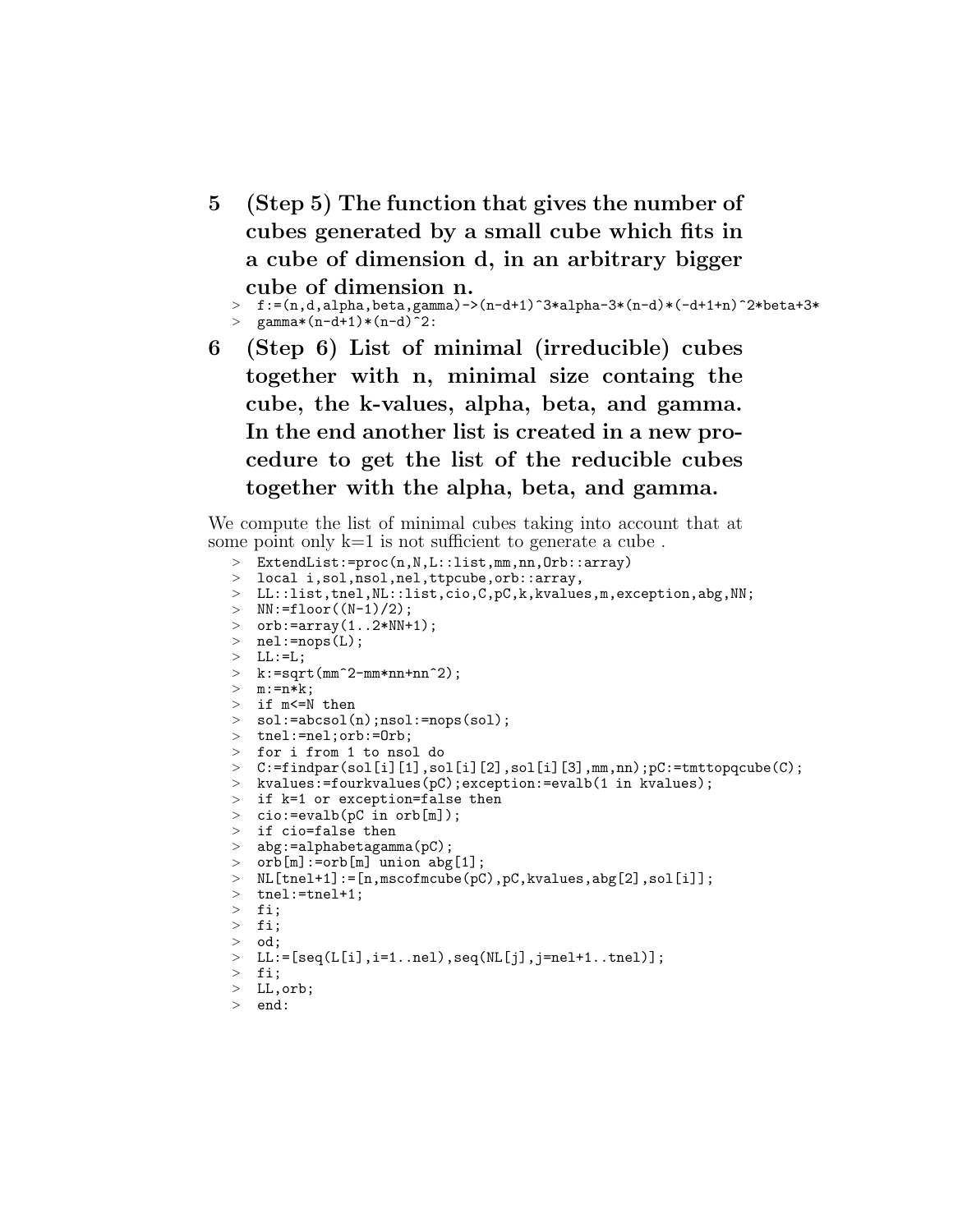```
> ExtendListuptoN:=proc(N)
> local i,j,k,l,kv,kvn,NN,L,Orb::array,mn,nmn,E,n,ii;
> kv:=kvalues(N);kvn:=nops(kv);
> NN:=floor((N-1)/2);
> L:= []; Orb:=array(1..2*NN+1);
> for ii from 1 to 2*NN+1 do
> Orb[ii]:={};
> od;
> for i from 1 to kvn do
> k:=kv[i];mn:=listofmn(k);nmn:=nops(mn);
> for j from 1 to nmn do
> for l from 1 to NN+1 do
> n:=2*1-1;\geq E:=ExtendList(n,N,L,mn[j][1],mn[j][2],Orb);
> L: = E[1];> for ii from 1 to 2*NN+1 do
> Orb[ii]:=E[2][ii];<br>> od:
> od;<br>> od;
  > od;
> od;
> od;
> L;
> end:
> L:=ExtendListuptoN(50):
> ExtendListuptoNmultiples:=proc(N,L)
> local i,j,x,lc,m,mm,d,dd,C,CC,LL;
> m:=nops(L);i:=1;LL:={};
> while i<=m do
> d:=L[i][2];> if d<=N then
> mm: = floor(N/d); C: = L[i][3]; j: = 2;> while j<=mm do
> CC:=multbyfactor(C,j);x:=alphabetagamma(CC);
> dd:=d*j;lc:=nops(LL);
  LL:=LL union \{ [L[i][1]*j, dd, CC, L[i][4], x[2]] \};
> j:=j+1;<br>> od:
   > od;
> fi;
>i:=i+1;
> od;
> convert(LL,list);
> end:
> LL:=ExtendListuptoNmultiples(50,L):
```